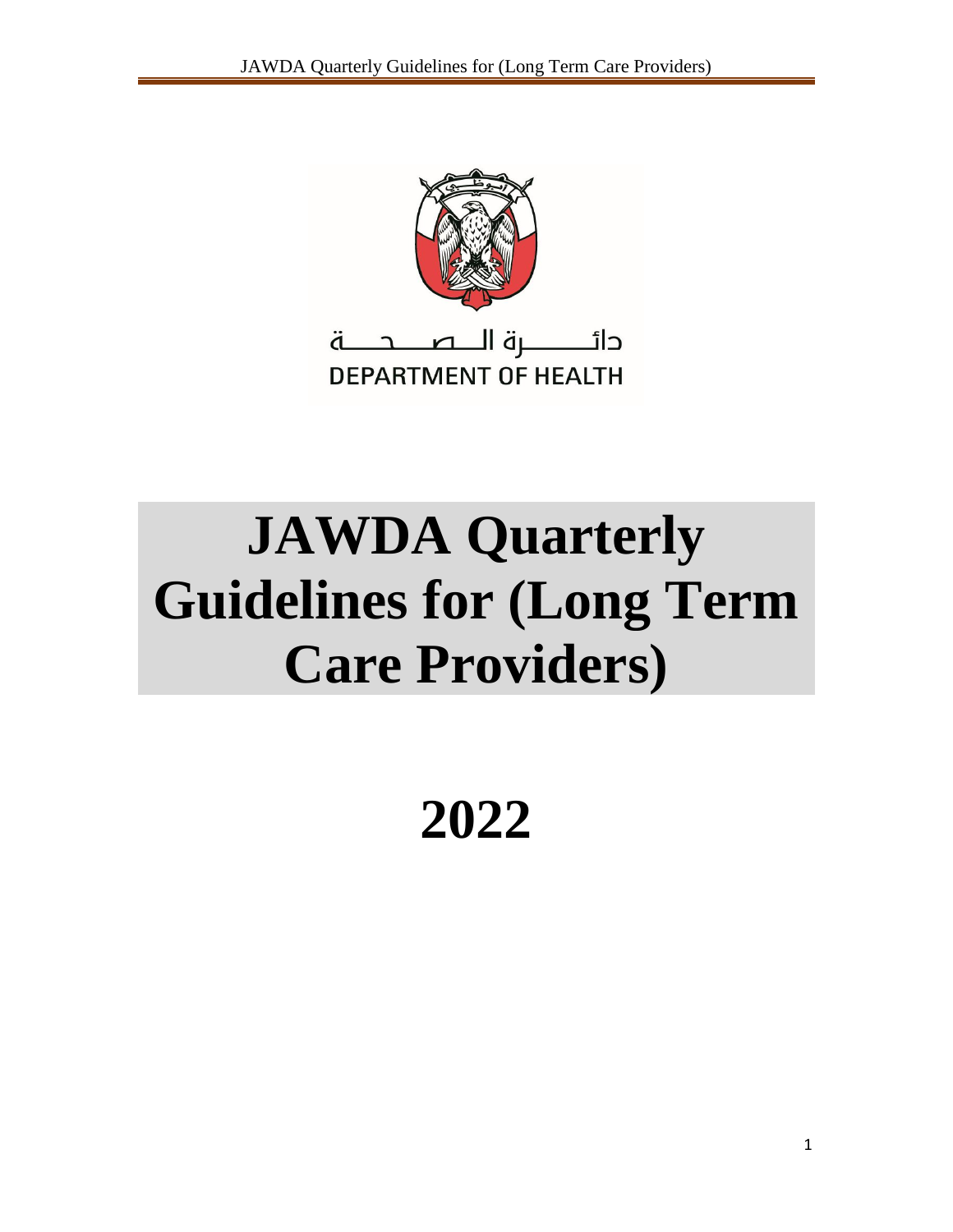## **Table of Contents**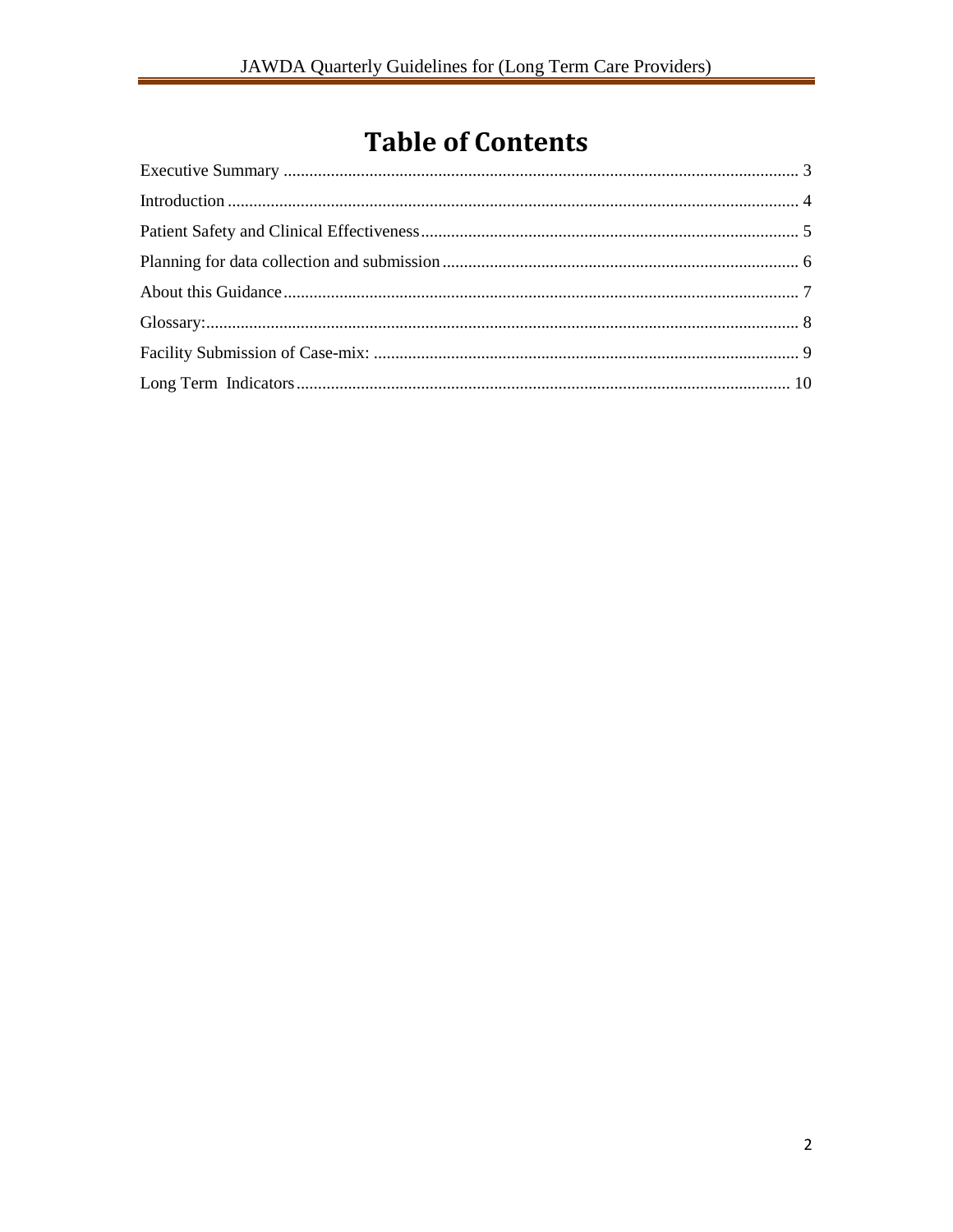### <span id="page-2-0"></span>**Executive Summary**

The Department of Health – Abu Dhabi (DOH) is the regulatory body of the Healthcare Sector in the Emirate of Abu Dhabi and ensures excellence in Healthcare for the community by monitoring the health status of its population.

The Emirate of Abu Dhabi is experiencing a substantial growth in the number of hospitals, centers, clinics and other healthcare providers. This is ranging from school clinics and mobile units to internationally renowned specialist, and tertiary academic centers. Although, access and quality of care has improved dramatically over the last couple of decades, mirroring the economic upturn and population boom of the Abu Dhabi Emirate, however challenges remain in addressing further improvements.

The main challenges that are presented with increasingly dynamic population include an aging population with increased expectation for treatment, utilization of technology and diverse workforce leading to increased complexity of healthcare provision in Abu Dhabi. All of this results in an increased and inherent risk to quality and patient safety.

DOH has developed a dynamic and comprehensive quality framework in order to bring about improvements across the health sector. This guidance relates to the quality indicators that DOH is mandating for quarterly reporting by the **operating Long-Term Providers in the Emirates of Abu Dhabi**.

The guidance sets out the full definition and method of calculation for patient safety and clinical effectiveness indicators.

For enquiries about this guidance, please contact [jawda@doh.gov.ae](mailto:jawda@doh.gov.ae)

This document is subject for review and therefore it is advisable to utilise online versions available on the DOH website at all times.

Published: January 2019, Version 3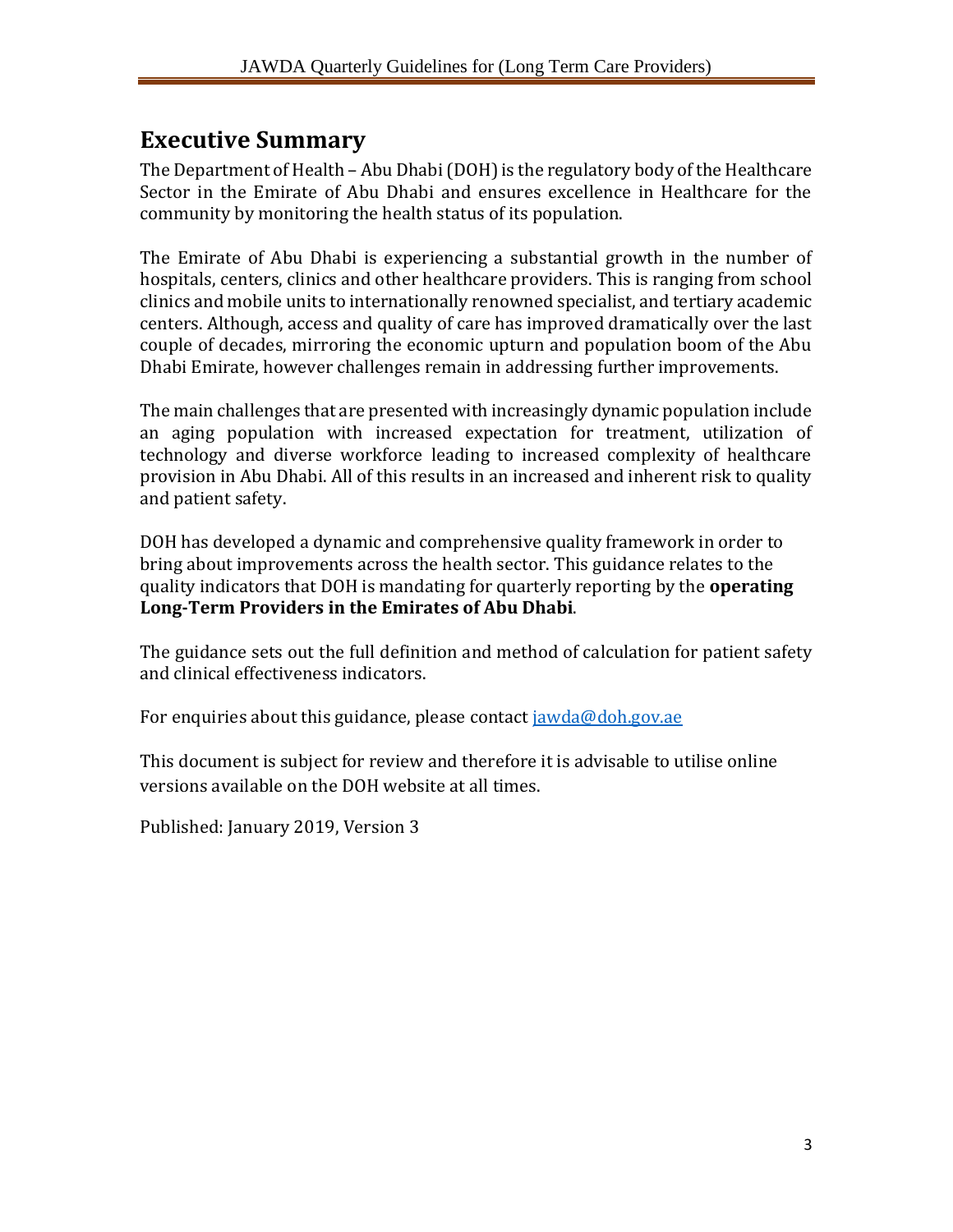### <span id="page-3-0"></span>**Introduction**

The Department of Health – Abu Dhabi (DOH) is the regulatory body of the Healthcare Sector in the Emirate of Abu Dhabi and ensures excellence in Healthcare for the community by monitoring the health status of the population. DOH is mandated:

- To achieve the highest standards in health curative, preventative and medical services and health insurance in the Emirate.
- To lay down the strategies, policies and plans, including future projects and extensions for the health sector in the Emirate, and to follow-up on their implementation
- To apply the laws, rules, regulations and policies that are issued as they are related to its purposes and responsibilities, in addition to what is issued by the respective international and regional organizations in line with the development of the health sector.
- To follow up and monitor the operation of the health sector, to achieve an exemplary standard in the provision of health, curative, preventive and medicinal services and health insurance.

DOH defines the strategy for the health system, monitors and analyses the health status of the population and performance of the system. In addition, DOH shapes the regulatory framework for the health system, inspects against regulations, enforce standards, and encourages adoption of world – class best practices and performance targets by all healthcare service providers in the Emirate of Abu Dhabi.

DOH also drives programs to increase awareness and adoption of healthy living standards among the residents of the Emirate of Abu Dhabi in addition to regulating scope of services, premiums and reimbursement rates of the health system in the Emirate of Abu Dhabi.

The Health System of the Emirate of Abu Dhabi is comprehensive, encompassing the full spectrum of health services and is accessible to all residents of Abu Dhabi. The system is driven towards excellence through continuous outcome improvement culture and monitoring achievement of specified indicators. Providers of health services are independent, predominately private and follow highest international quality standards. The system is financed through mandatory health insurance.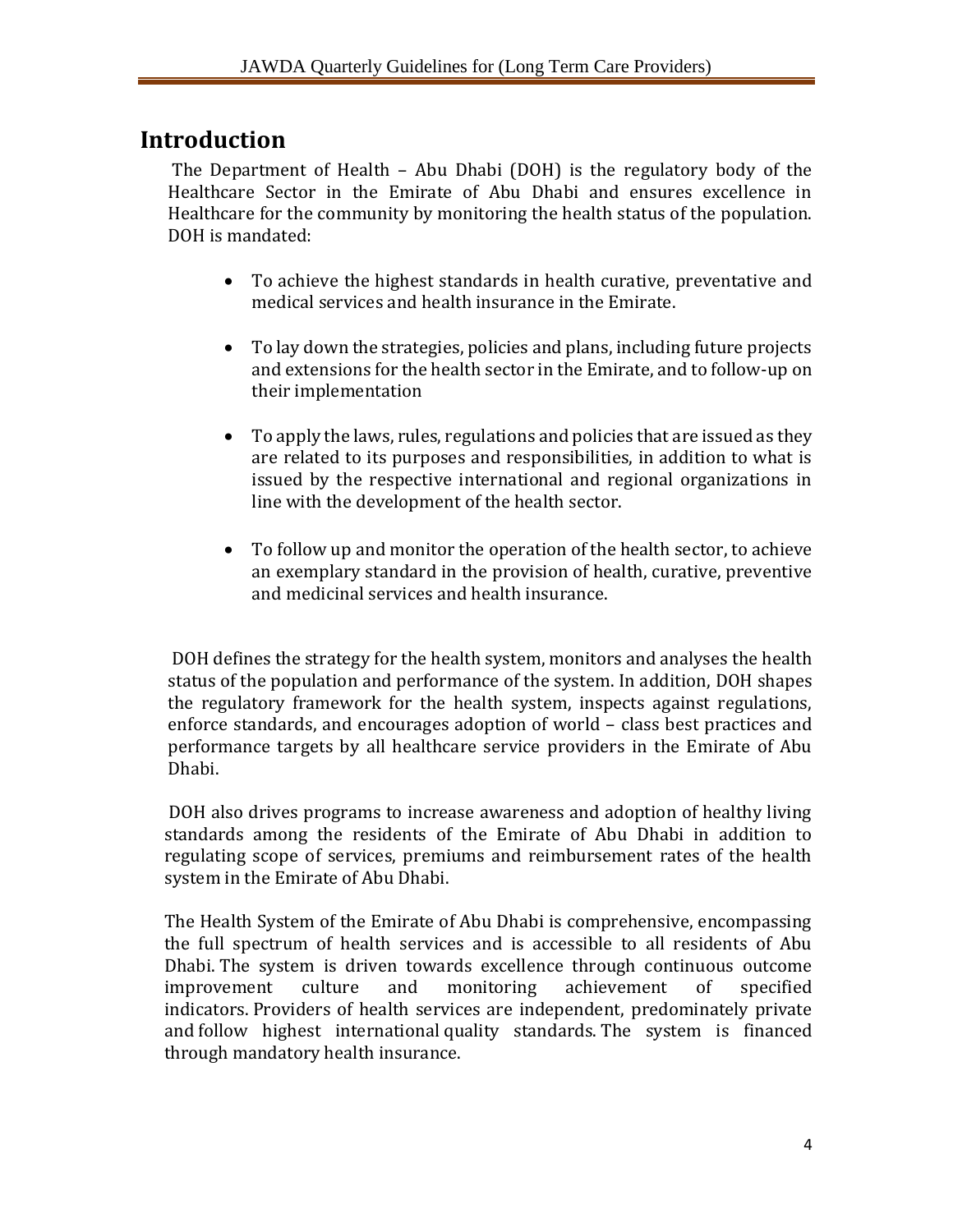In doing so DOH will:

- Drive structure, process and outcome improvements across health sector
- Put people first and champion their rights
- Focus on quality and act swiftly to eliminate poor quality of care
- Work with stakeholders and apply fair processes.
- Gather information and utilize knowledge and expertise to improve care.
- Link the care to payment in a way that results in a continuous improvement and maximize the value of the care provided in Abu Dhabi.

### <span id="page-4-0"></span>**Patient Safety and Clinical Effectiveness**

Patient safety is 'the discipline in the health care sector that applies safety science methods toward the goal of achieving a trustworthy system of health care delivery'. Patient safety is also an attribute of health care systems; it minimizes the incidence and impact of and maximizes recovery from adverse events. Clinical effectiveness is "the application of the best knowledge, derived from research, clinical experience and patient preferences to achieve optimum processes and outcomes of care for patients. The process involves a framework of informing, changing and monitoring practice". Clinical effectiveness is about doing the right thing at the right time for the right patient and is concerned with demonstrating improvements in quality and performance.

- **The right thing** (evidence-based practice requires that decisions about health care are based on the best available, current, valid and reliable evidence)
- **In the right way** (developing a workforce that is skilled and competent to deliver the care required)
- **At the right time** (accessible services providing treatment when the patient needs them)
- **In the right place** (location of treatment/services).
- **With the right outcome** (clinical effectiveness/maximising health gain)

Patient safety, clinical effectiveness and patient experience are recognized as the main pillars of quality in healthcare. In Abu Dhabi, the measurement of patient safety, clinical effectiveness and patient experience data is intended to identify strengths and weaknesses of healthcare delivery, drive-quality improvement, inform regulation and promote patient choice. In addition to data on harm avoidance or success rates for treatments, providers will be assessed on aspects of care such as dignity and respect, compassion and involvement in care decisions through patient satisfaction surveys. The inclusion of patient safety, clinical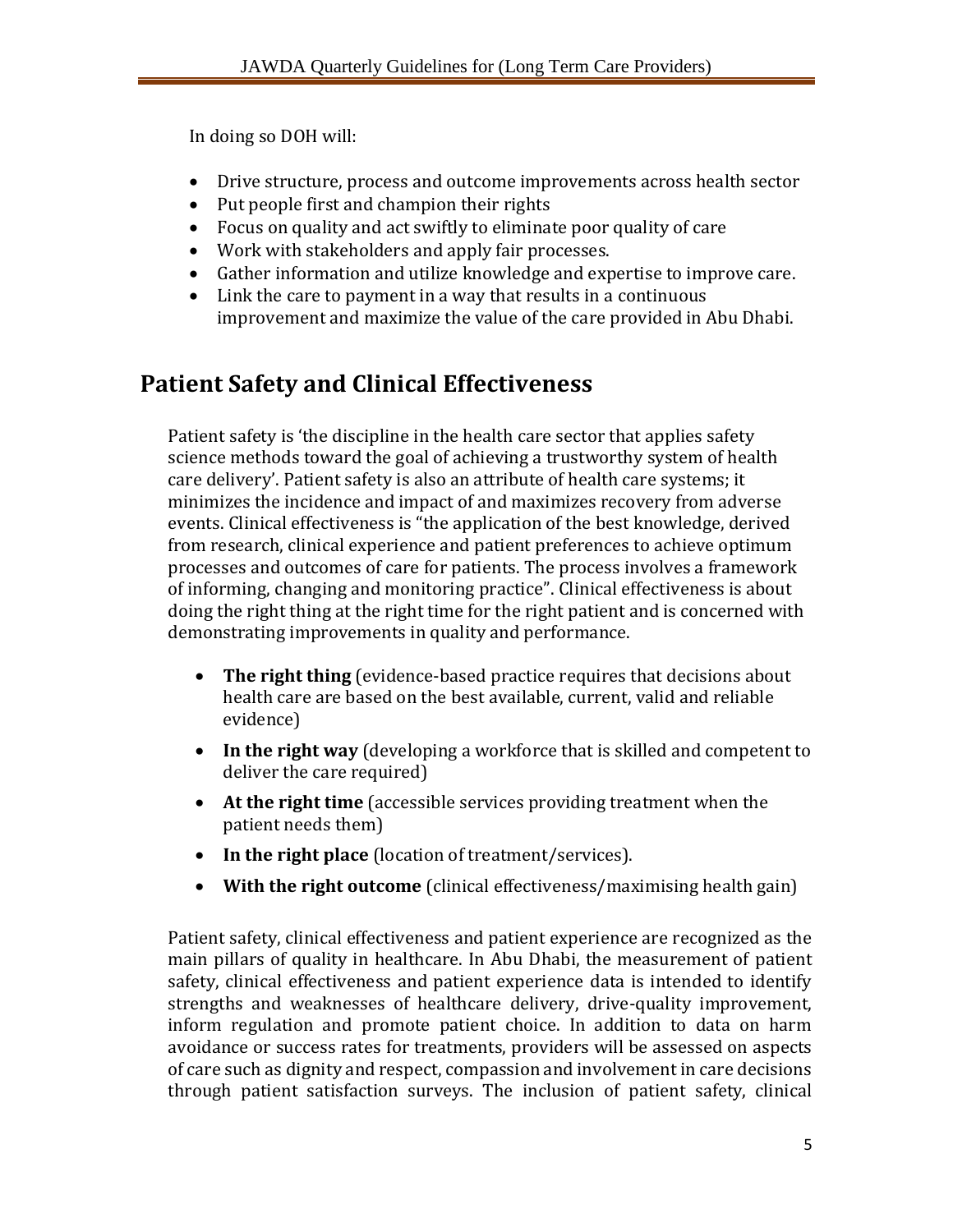effectiveness and patient experience for quality performance is often justified on grounds of its intrinsic value. For example, clear information, empathic, two-way communication and respect for patients' beliefs and concerns could lead to patients being more informed and involved in decision-making and create an environment where patients are more willing to disclose information.

### <span id="page-5-0"></span>**Planning for data collection and submission**

In planning for data collection and submission, healthcare providers must adhere to reporting, definition and calculation requirements as set out in **section 7 (Long Term Indicators definition)**. Healthcare providers must also consider the following:

- Nominate responsible data collection and quality leads(s).
- Ensure data collection leads are adequately skilled and resourced.
- Understand and identify what data is required, how it will be collected (sources) and when it will be collected.
- Create a data collection plan.
- Ensure adequate data collection systems and tools are in place.
- Maintain accurate and reliable data collection methodology.
- Data collation, cleansing and analysis for reliability and accuracy.
- Back up and protect data integrity.
- Have in place a data checklist before submission.
- Submit data on time and ensure validity.
- Review and feedback data findings to the respective teams in order to promote performance improvement.
- When needed, documentation and tracks will be provided instantly to DOH or their representative to assure DOH that all due processes are being followed in collecting, analyzing, validating and submitting the performance.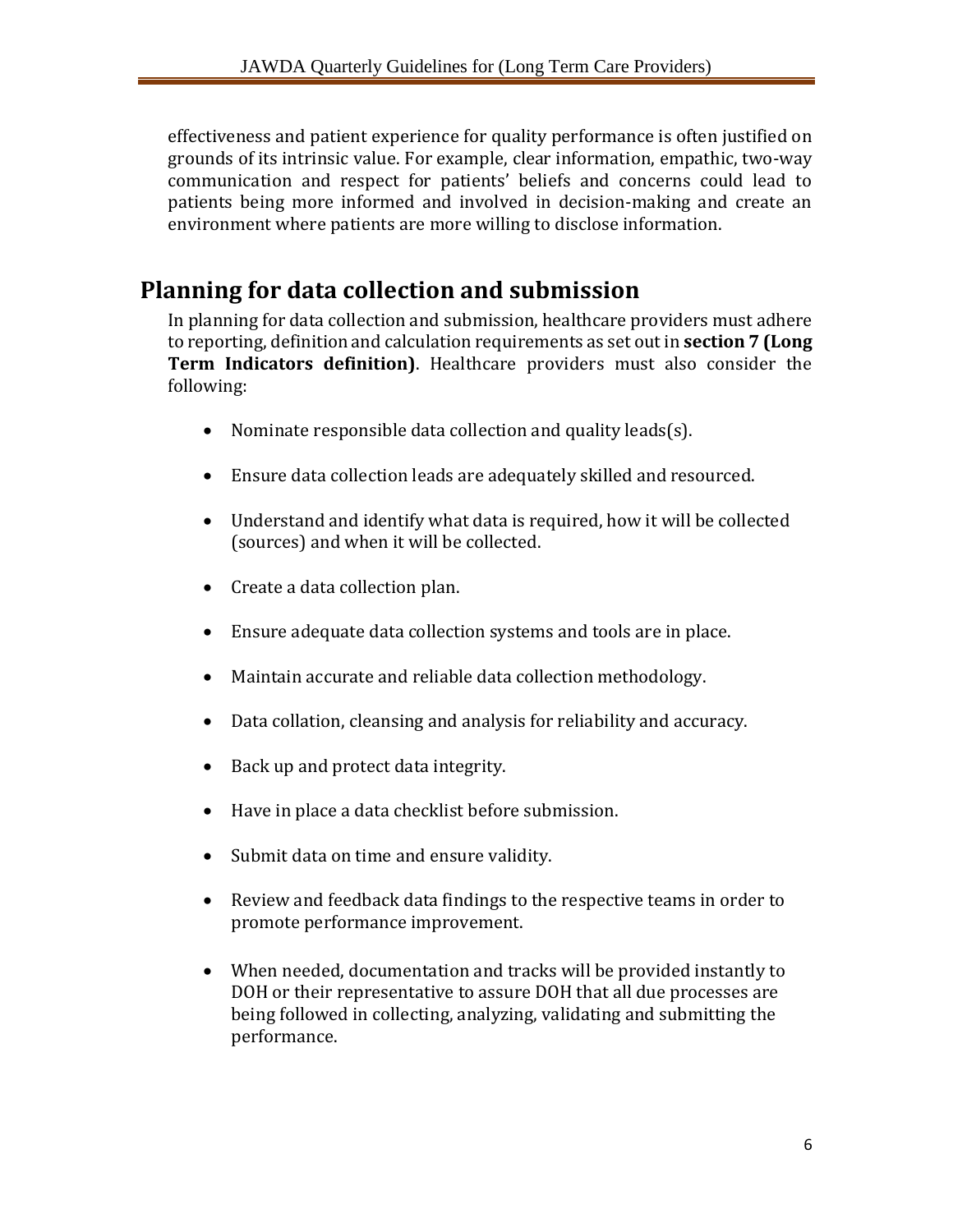Failing to submit valid data will be in breach of the licensing condition and could result in fines being applied, penalties associated with performance or revocation of license.

### <span id="page-6-0"></span>**About this Guidance**

This guidance sets out the Patient Safety and Clinical Effectiveness reporting requirements so as to ensure high quality and safety of healthcare services offered to patients in the Emirate of Abu Dhabi. The guidance sets out the definitions, parameters and frequency by which JAWDA Quality indicators will be measured and submitted to DOH and will ensure Healthcare Providers provide safe, effective and high quality services.

### **Q. Who is this guidance for?**

All DOH Licensed Long-Term Healthcare Providers in the Emirate of Abu Dhabi

### **Q. How do I follow this guidance?**

Each Hospital will nominate one member of staff to coordinate, collect, quality control, monitor and report relevant Inpatient data as per **communicated dates**. The nominated healthcare facility lead must in the first instance e-mail their contact details (if different from previous submission) to [jawda@doh.gov.ae](mailto:jawda@doh.gov.ae) and submit the required quarterly quality performance indicators through the online portal.

### **Q. What are the Regulation related to this guidance?**

- Legislation establishing the Health Sector
- HAAD Standard for Provision of Long-Term Care in healthcare facilities in the Emirate of Abu Dhabi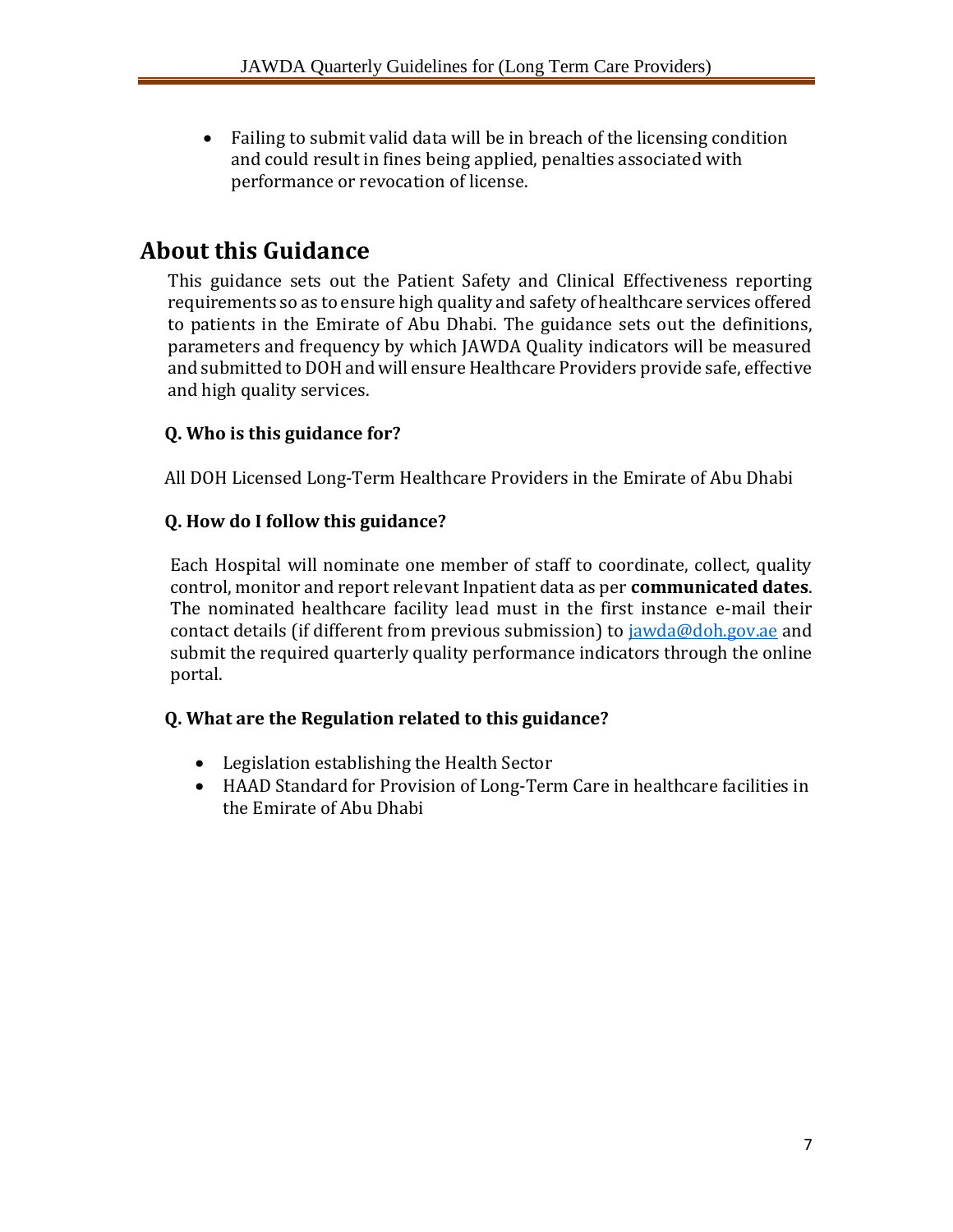### <span id="page-7-0"></span>**Glossary:**

**LTCF:** Long term care facility

**Target period:** The span of time that defines the Jawda reporting period (e.g. a calendar quarter).

**Resident:** Patient in a long-term care facility licensed by the Department of Health, Abu Dhabi.

**Population:** Unless specified for the indicator, all residents (children, adults, using or not using devices etc.) in the LTCF are considered to be included for indicator measurement.

*Adult is defined as 18 years and older.*

### **Applicability of the indicator:**

The denominator criteria of an indicator determines the applicability of that indicator. Certain indicators are applicable to a patient population subgroup or patients with a particular health condition e.g. VAE will apply to adult patients who are using a ventilatory device.

Some indicators will be applicable to all patients / residents in the long term facility.

This implies that the denominator count can be different for different indicators.

**Stay:** The period of time between a resident's entry into a facility and either (a) a discharge, or (b) the end of the target period, whichever comes first.

A stay is also defined as a set of contiguous days in a facility. The start of a stay is either:

- •An admission entry *or*
- •A reentry

The end of a stay is the earliest of the following:

- •Any discharge assessment *or*
- •A death in facility record, *or*
- •The end of the target period.

**Patient days in facility:** The total number of days within a stay during which the resident was in the facility. Any days outside of the facility (e.g., acute care hospital, home, etc.) would not count towards the total patient days. The following rules are used when computing patient days:

• The counting stops with

(a) The last record in the target period if that record is a discharge assessment

(b) The last record in the target period if that record is a death in facility *or* 

(c) The end of the target period is reached, whichever is earlier.

 Include the day of entry but not the day of discharge unless the entry and discharge occurred on the same day in which case the number of days in the stay is equal to 1.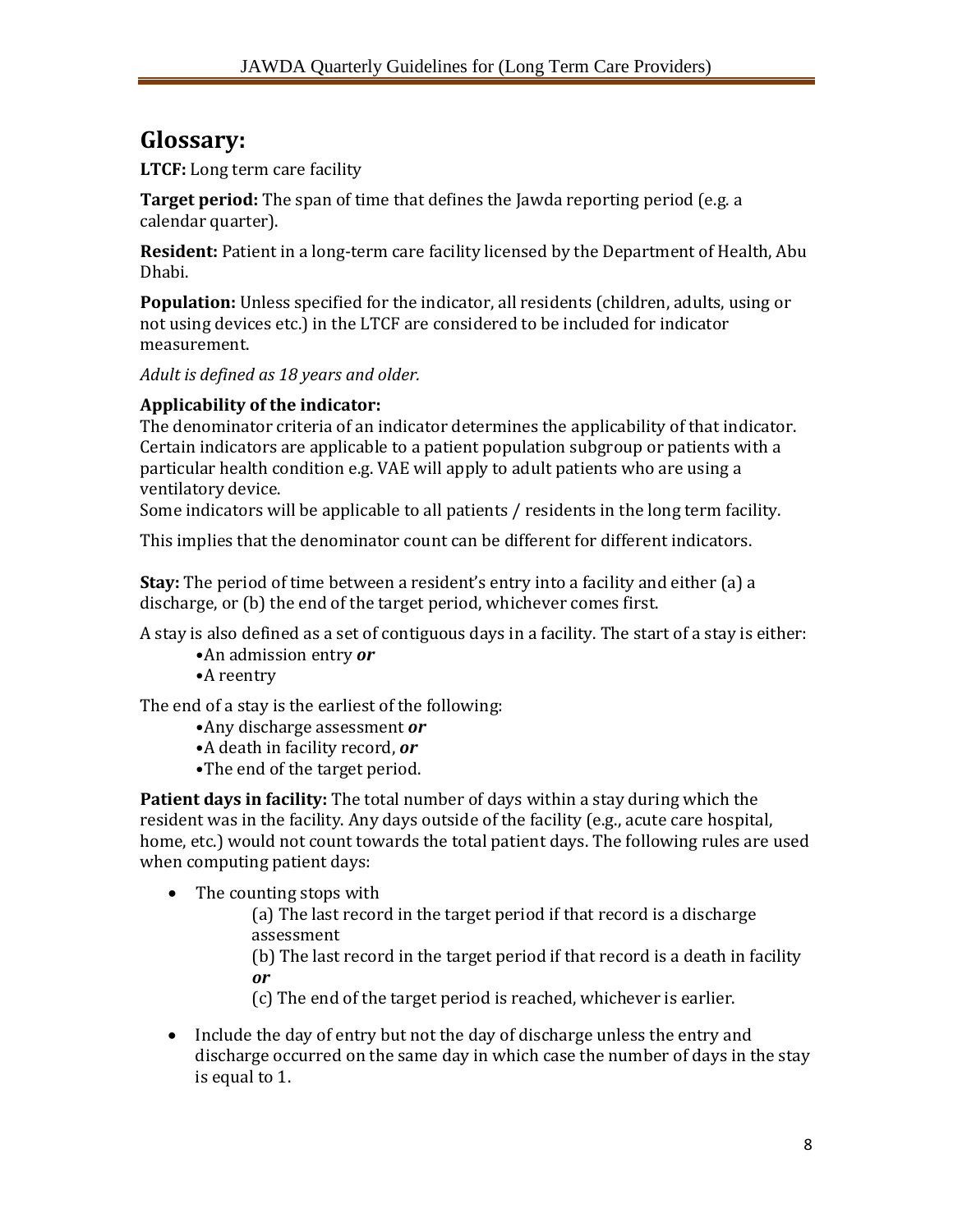While death in facility records end patient day counting, these records are not used as target records because they contain only tracking information and do not include clinical information necessary for JAWDA indicator calculation.

### <span id="page-8-0"></span>**Facility Submission of Case-mix:**

The resident days in the long-term care are to be classified by the level of care as given in the "HAAD Standard for the Provision of the Long-Term care in Healthcare Facilities in the Emirate of Abu Dhabi Appendix 1".

<https://haad.ae/HAAD/LinkClick.aspx?fileticket=PdlTAxcoXrU%3D&tabid=819>

So each LTCF will be submitting the total number of resident days within each service category for the target period (3 months for quarterly submission) as follows:

| <b>Acuity Level (Care</b><br>Level)         | <b>Service</b><br>Code | <b>Resident days for</b><br>target period* |
|---------------------------------------------|------------------------|--------------------------------------------|
| Simple                                      | $17-13$                |                                            |
| Intermediate                                | $17 - 14$              |                                            |
| Intensive                                   | $17 - 15$              |                                            |
| Severe                                      | $17 - 16$              |                                            |
| Self-pay                                    | <b>XXXX</b>            |                                            |
| Total resident days in the target<br>period |                        |                                            |

The coding assignments for the period would be those that are approved by Daman.

*\*Some of the patients may have an assignment of more than one care level in the target period based on improvement or worsening of the care level (or possibly conversion from self-pay to insured patient or vice versa). Please consider the changes of service level during the reporting period e.g. if a patient was care level 17-16 till the 10th of the month and then that patient was weaned from ventilator by 11th and the care level changed to 17-14; the patient days will be accordingly assigned.*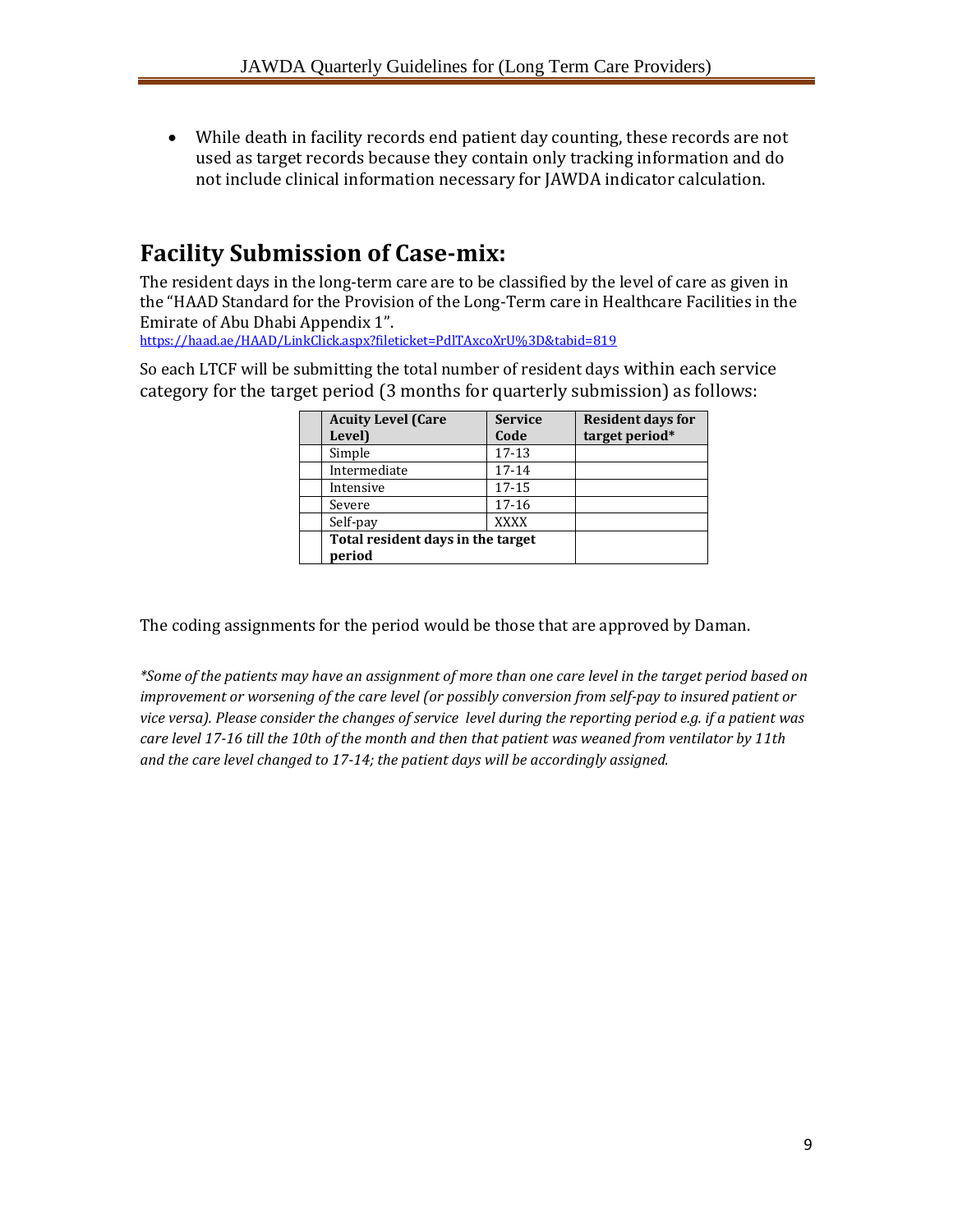## **Long Term Indicators**

<span id="page-9-0"></span>

| <b>KPI</b>           | Rate of emergency attendance                                                                                                                                                                                                                                                                                                                                                                                                                                                                                                                                                                                                                                                                                 |
|----------------------|--------------------------------------------------------------------------------------------------------------------------------------------------------------------------------------------------------------------------------------------------------------------------------------------------------------------------------------------------------------------------------------------------------------------------------------------------------------------------------------------------------------------------------------------------------------------------------------------------------------------------------------------------------------------------------------------------------------|
| <b>Description</b>   |                                                                                                                                                                                                                                                                                                                                                                                                                                                                                                                                                                                                                                                                                                              |
| (title):             |                                                                                                                                                                                                                                                                                                                                                                                                                                                                                                                                                                                                                                                                                                              |
| <b>Domain</b>        | Process                                                                                                                                                                                                                                                                                                                                                                                                                                                                                                                                                                                                                                                                                                      |
| <b>Sub-Domain</b>    | Clinical effectiveness                                                                                                                                                                                                                                                                                                                                                                                                                                                                                                                                                                                                                                                                                       |
| <b>Definition</b>    | Rate of emergency department visits or urgent care visits by long term care<br>residents without being admitted to the hospital within the measurement<br>quarter.                                                                                                                                                                                                                                                                                                                                                                                                                                                                                                                                           |
| Population           | All residents who are being cared for in the long term facility.                                                                                                                                                                                                                                                                                                                                                                                                                                                                                                                                                                                                                                             |
| <b>Calculation</b>   | Numerator: Number of all unplanned visits to the Emergency Department (ED)<br>or urgent care visits by long term residents within the measurement quarter.<br>(Count the attendance rather than the number of residents).<br>For definition of unplanned care and medical emergency, please refer to DOH<br>(HAAD) Standard for Emergency Departments.<br><b>Denominator:</b> A count of the total number of long term resident days during<br>the measurement quarter.<br>Rate is calculated by the number of ED visits during the measurement quarter,<br>divided by the total number of resident days during the same period and<br>multiplying by 1000.<br>Calculation: [numerator / denominator] x 1000 |
| <b>Reporting</b>     | Quarterly                                                                                                                                                                                                                                                                                                                                                                                                                                                                                                                                                                                                                                                                                                    |
| Frequency            |                                                                                                                                                                                                                                                                                                                                                                                                                                                                                                                                                                                                                                                                                                              |
| <b>Unit Measure</b>  | Rate per 1000 long term resident days                                                                                                                                                                                                                                                                                                                                                                                                                                                                                                                                                                                                                                                                        |
| <b>International</b> | https://www.cdc.gov/nchs/fastats/emergency-department.htm                                                                                                                                                                                                                                                                                                                                                                                                                                                                                                                                                                                                                                                    |
| comparison if        | Developed locally by modifying similar indicators used by AHRQ, OECD and                                                                                                                                                                                                                                                                                                                                                                                                                                                                                                                                                                                                                                     |
| available            | CQC                                                                                                                                                                                                                                                                                                                                                                                                                                                                                                                                                                                                                                                                                                          |
| <b>Desired</b>       | Lower is better                                                                                                                                                                                                                                                                                                                                                                                                                                                                                                                                                                                                                                                                                              |
| <b>Direction</b>     |                                                                                                                                                                                                                                                                                                                                                                                                                                                                                                                                                                                                                                                                                                              |
| <b>Data Source</b>   | <b>Patient Medical Records</b><br>Claims                                                                                                                                                                                                                                                                                                                                                                                                                                                                                                                                                                                                                                                                     |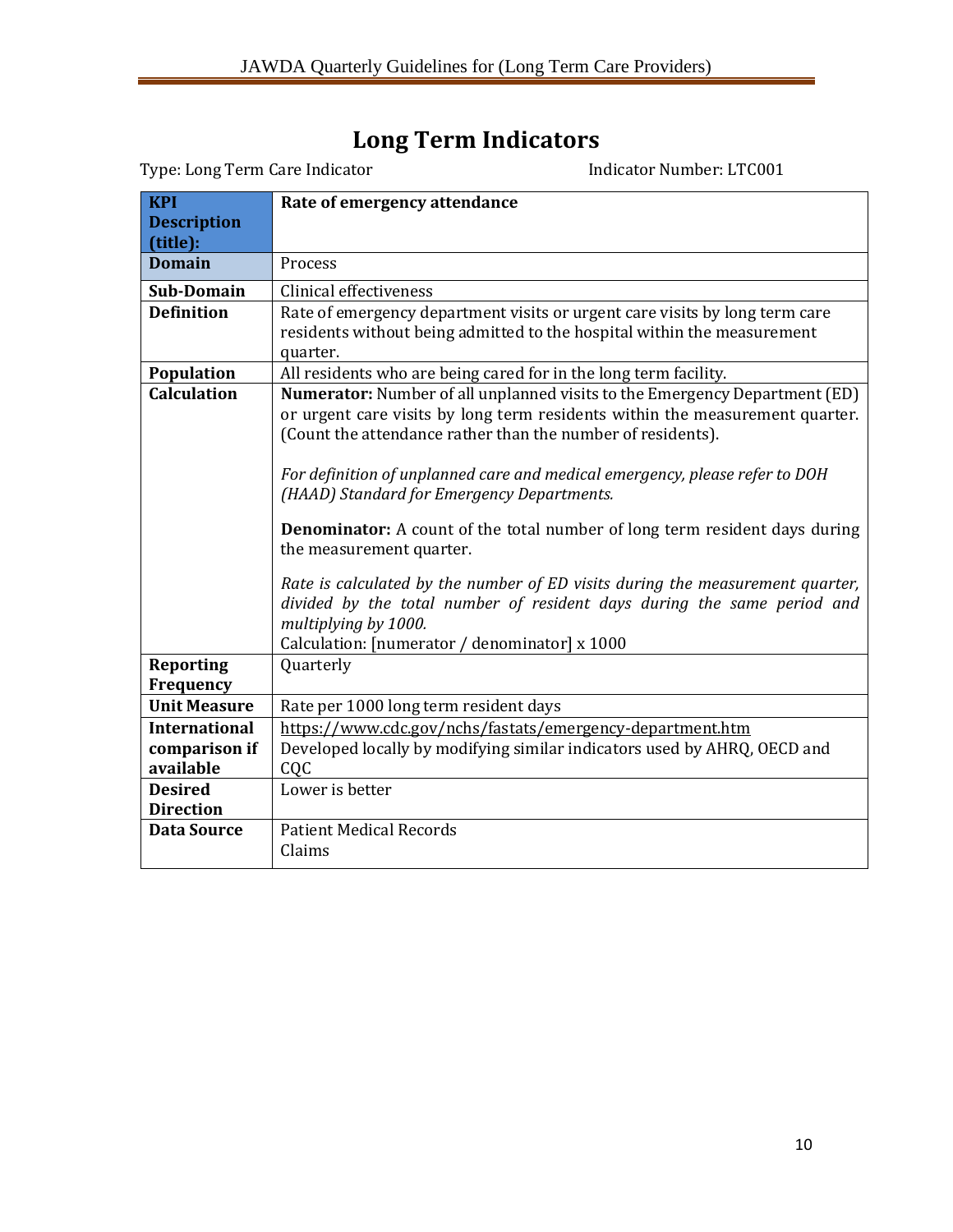| <b>KPI</b>                                         | <b>Rate of Unplanned Hospital Admission</b>                                                                                                                                                                                                                                                                                                                                                                                                                                                                                                                                                                                                                            |
|----------------------------------------------------|------------------------------------------------------------------------------------------------------------------------------------------------------------------------------------------------------------------------------------------------------------------------------------------------------------------------------------------------------------------------------------------------------------------------------------------------------------------------------------------------------------------------------------------------------------------------------------------------------------------------------------------------------------------------|
| <b>Description</b>                                 |                                                                                                                                                                                                                                                                                                                                                                                                                                                                                                                                                                                                                                                                        |
| (title):                                           |                                                                                                                                                                                                                                                                                                                                                                                                                                                                                                                                                                                                                                                                        |
| <b>Domain</b>                                      | Outcome                                                                                                                                                                                                                                                                                                                                                                                                                                                                                                                                                                                                                                                                |
| Sub-Domain                                         | Clinical effectiveness                                                                                                                                                                                                                                                                                                                                                                                                                                                                                                                                                                                                                                                 |
| <b>Definition</b>                                  | Rate of emergency admissions in an inpatient setting of an acute care hospital<br>or transfer to a higher acuity unit such as ICU within the same facility within<br>the measurement quarter by long term care residents.                                                                                                                                                                                                                                                                                                                                                                                                                                              |
| Population                                         | All residents who are being cared for in the long term facility.                                                                                                                                                                                                                                                                                                                                                                                                                                                                                                                                                                                                       |
| <b>Calculation</b>                                 | Numerator: Number of all unplanned admissions to any acute care hospital or<br>transfer to a higher acuity unit such as ICU within the same facility by long term<br>residents during the measurement quarter (count the admissions rather than<br>the residents).<br>For definition of unplanned care and medical emergency, please refer to DOH<br>(HAAD) Standard for Emergency Departments.<br><b>Denominator:</b> A count of the total number of long term resident days during<br>the measurement quarter.<br>Rate is calculated by the number of unplanned admissions during the<br>measurement quarter divided by the total number of resident days during the |
|                                                    | same period and multiplying by 1000.<br>Calculation: [numerator / denominator] x 1000                                                                                                                                                                                                                                                                                                                                                                                                                                                                                                                                                                                  |
| <b>Reporting</b><br>Frequency                      | Quarterly                                                                                                                                                                                                                                                                                                                                                                                                                                                                                                                                                                                                                                                              |
| <b>Unit Measure</b>                                | Rate per 1000 long term resident days                                                                                                                                                                                                                                                                                                                                                                                                                                                                                                                                                                                                                                  |
| <b>International</b><br>comparison if<br>available | http://pmj.bmj.com/content/77/903/40<br>Developed locally by modifying similar indicators used by AHRQ, OECD and<br>CQC                                                                                                                                                                                                                                                                                                                                                                                                                                                                                                                                                |
| <b>Desired</b><br><b>Direction</b>                 | Lower is better                                                                                                                                                                                                                                                                                                                                                                                                                                                                                                                                                                                                                                                        |
| <b>Data Source</b>                                 | <b>Patient Medical Records</b><br>Claims                                                                                                                                                                                                                                                                                                                                                                                                                                                                                                                                                                                                                               |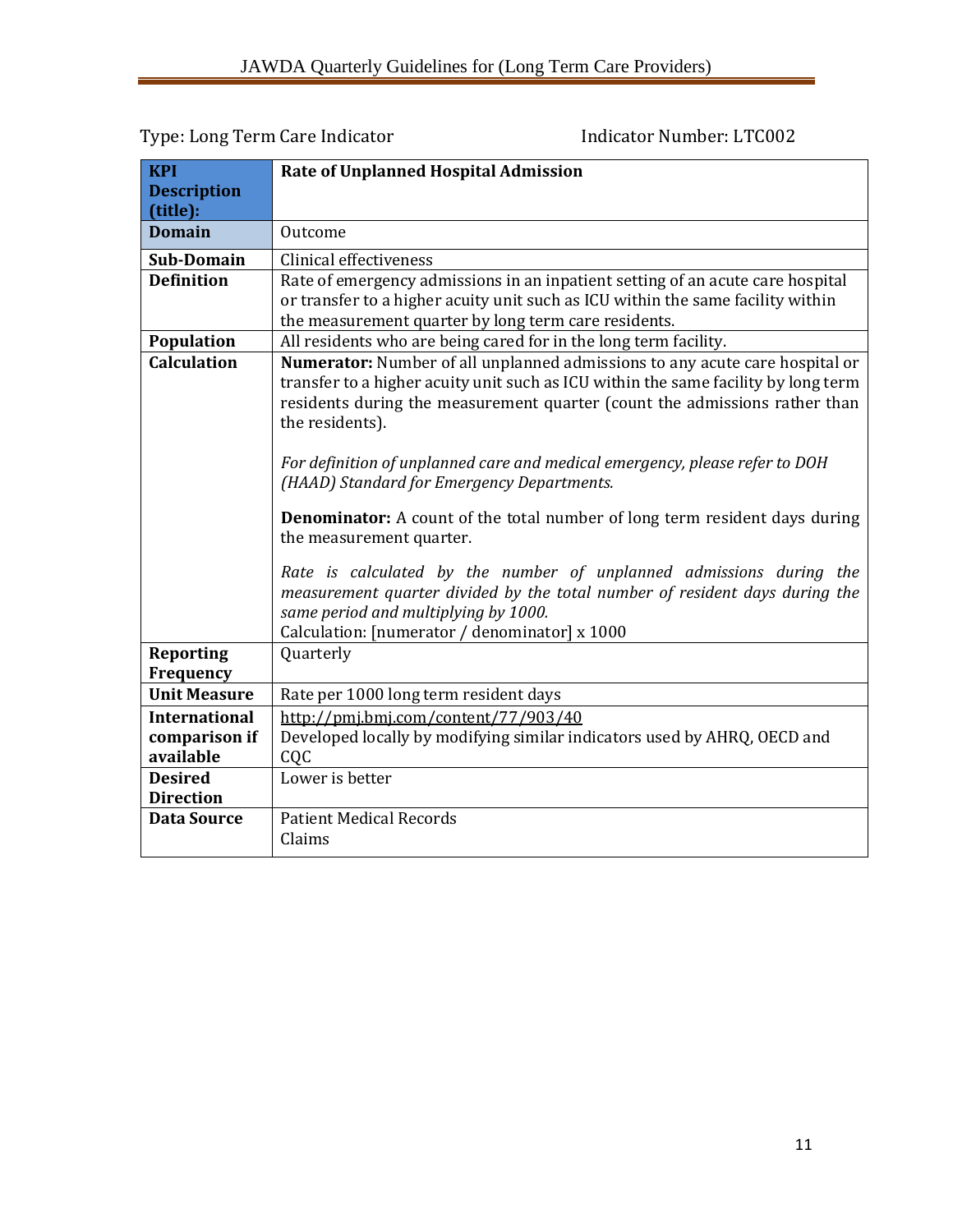| <b>KPI</b>           | <b>Rate of Deep Vein Thrombosis</b>                                                                                                              |
|----------------------|--------------------------------------------------------------------------------------------------------------------------------------------------|
| <b>Description</b>   |                                                                                                                                                  |
| (title):             |                                                                                                                                                  |
| <b>Domain</b>        | <b>Patient Safety</b>                                                                                                                            |
| Sub-Domain           | Complication                                                                                                                                     |
| <b>Definition</b>    | Rate of deep vein thrombosis (primary or secondary diagnosis) for long term<br>residents aged 18 years and above within the measurement quarter. |
| Population           | All adult residents who are being cared for in the long term facility.                                                                           |
| <b>Calculation</b>   | Numerator: Number of residents aged 18 years or older newly diagnosed with                                                                       |
|                      | a primary or secondary deep vein thrombosis (ICD-10-CM) within the                                                                               |
|                      | measurement quarter.                                                                                                                             |
|                      | Codes: Secondary or primary ICD-10-CM Diagnosis Codes for Deep Vein<br>Thrombosis:                                                               |
|                      | I82.401, I82.402, I82.403, I82.409, I82.411, I82.412, I82.413, I82.419, I82.421,                                                                 |
|                      | 182.422, 182.423, 182.429, 182.431, 182.432, 82.433, 182.439, 182.441, 182.442,                                                                  |
|                      | I82.443, I82.449, I82.491, I82.492, I82.493, I82.499, I82.4Y1, I82.4Y2, I82.4Y3,                                                                 |
|                      | I82.4Y9, I82.4Z1, I82.4Z2, I82.4Z3, I82.4Z9, I82.601, I82.602, I82.603, I82.609,                                                                 |
|                      | I82.621, I82.622, I82.623, I82.629, T82.897A, T82.897D, T82.897S, T81.72XA,                                                                      |
|                      | T81.72XD, T81.72XS, T80.1XXA, T80.1XXD, T80.1XXS, I80.00, I80.01, I80.02,                                                                        |
|                      | 180.03, 180.10, 180.11, 180.12, 180.13, 180.201, 180.202, 180.203, 180.209,                                                                      |
|                      | 180.211, 180.212, 180.213, 180.219, 180.221, 180.222, 180.223, 180.229,                                                                          |
|                      | 180.231,180.232, 180.233, 180.239, 180.291, 180.292, 180.293, 180.299,                                                                           |
|                      | 180.3, 180.8, 180.9                                                                                                                              |
|                      | <b>Denominator:</b> A count of the total number of long term adult resident days<br>during the measurement quarter.                              |
|                      | <b>Exclusion:</b> Residents who have had their diagnosis of an Inherited or Acquired                                                             |
|                      | hypercoagulable condition reviewed and confirmed upon admission to a long                                                                        |
|                      | term care facility and every 6 months thereafter by a Haematologist.                                                                             |
|                      | Rate is calculated by the number of newly diagnosed adult residents with deep vein                                                               |
|                      | thrombosis during the measurement quarter divided by the total number of adult                                                                   |
|                      | resident days during the same period and multiplying by 1000.                                                                                    |
|                      | Calculation: [numerator / denominator] x 1000                                                                                                    |
| <b>Reporting</b>     | Quarterly                                                                                                                                        |
| Frequency            |                                                                                                                                                  |
| <b>Unit Measure</b>  | Rate per 1000 long term resident days                                                                                                            |
| <b>International</b> | https://www.ncbi.nlm.nih.gov/pmc/articles/PMC3124858/                                                                                            |
| comparison if        | - AHRQ QI™ Version 4.5, Patient Safety Indicators #12, Deep Vein Thrombosis                                                                      |
| available            | Rate                                                                                                                                             |
|                      | - OECD, CQC of UK with modification following discussion with local experts                                                                      |
|                      | and considering local culture.                                                                                                                   |
| <b>Desired</b>       | Lower is better                                                                                                                                  |
| <b>Direction</b>     |                                                                                                                                                  |
| <b>Data Source</b>   | <b>Patient Medical Records</b>                                                                                                                   |
|                      | Claims                                                                                                                                           |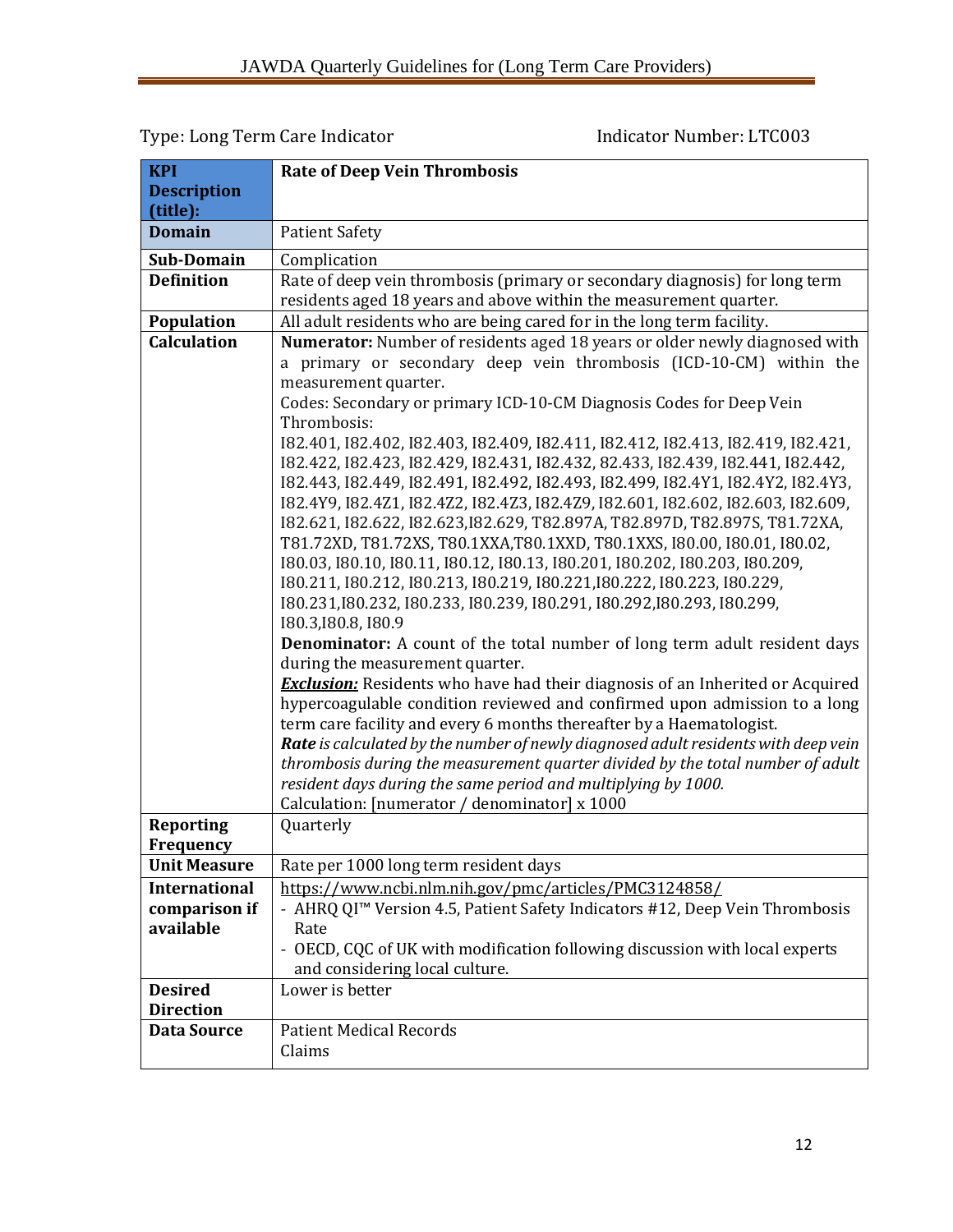#### **KPI Description (title): Rate of newly acquired or worsening pressure injury (Stage II and above) Domain** | Patient Safety **Sub-Domain** | Adverse Events (AE) and Sentinel events **Definition** | Rate of newly acquired or worsening pressure injury (Stage II and above) among long term care residents **Population** | All residents (adult, pediatric and neonatal) who are being cared for in the long term facility. **Calculation Numerator:** Number of long term residents with newly (long term facility) acquired pressure injury or with worsening pressure injury Stage II, III, IV, Unstageable or Deep Tissue Injury (DTI) within the measurement quarter. Long term care facility associated or worsening pressure injury (Stage II and above) ICD- *1O CM Codes: L89.000,L89.002,L89.003,L89.004,L89.010,L89.012,L89.013,L89.014,L89.020, L89.022,L89.023,L89.024,L89.100,L89.102, L89.103,L89.104,L89.110,L89.112,L89.113, L89.114,L89.120,L89.122,L89.123,L89.124, L89.130,L89.132,L89.133,L89.134,L89.140, L89.142,L89.143,L89.144,L89.150,L89.152, L89.153,L89.154,L89.200,L89.202,L89.203, L89.204,L89.210,L89.212,L89.213,L89.214, L89.220,L89.222,L89.223,L89.224,L89.300, L89.302,L89.303,L89.304,L89.310,L89.312, L89.313,L89.314,L89.320,L89.322,L89.323, L89.324,L89.42,L89.43,L89.44,L89.45,L89.500, L89.502,L89.503,L89.504,L89.510,L89.512, L89.513,L89.514,L89.520,L89.522,L89.523, L89.524,L89.600,L89.602,L89.603,L89.604,L89.610,L89.612, L89.613,L89.614,L89.620,L89.622,L89.623,L89.624,L89.810, L89.812,L89.813,L89.814,L89.890,L89.892,L89.893, L89.894,L89.92,L89.93,L89.94,L89.95 Guide on stage is defined below***; Category/Stage II: Partial thickness**  Partial thickness loss of dermis presenting as a shallow open ulcer with a red pink wound bed, without slough. May also present as an intact or open/ruptured serum-filled or sero-sanginous filled blister. Presents as a shiny or dry shallow ulcer without slough or bruising\*. This Category/Stage should not be used to describe skin tears, tape burns, incontinence associated with dermatitis, maceration or excoriation. \*Bruising indicates deep tissue injury. **Category/Stage III: Full thickness skin loss**  Full thickness skin loss. Subcutaneous fat may be visible but bone, tendon or muscle are not explosed. Slough may be present but does not obscure the depth of tissue loss. May include undermining and tunneling. The depth of a Category/Stage III pressure ulcer varies by anatomical location. The bridge of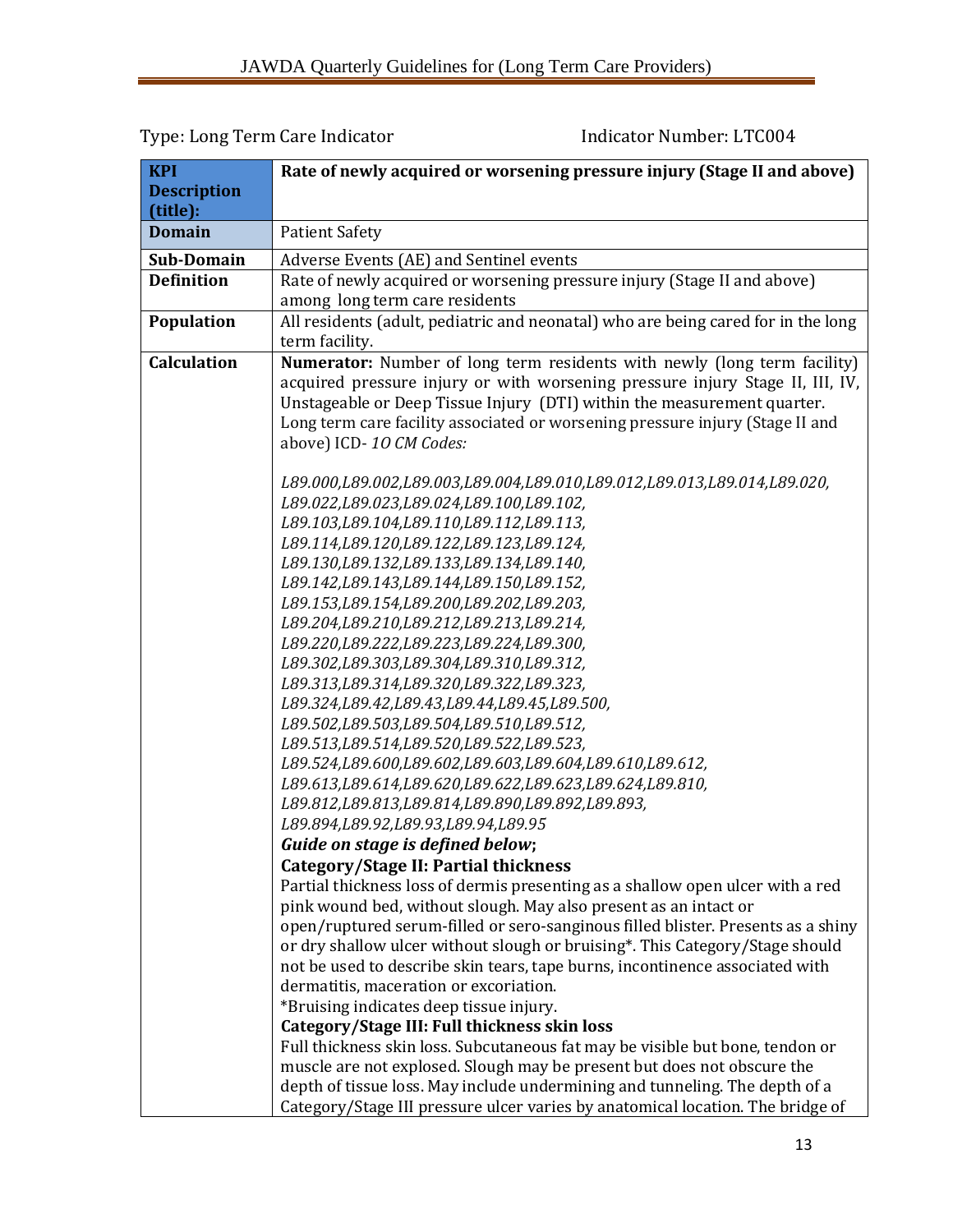|                      | the nose, ear, occiput and malleolus do not have (adipose) subcutaneous tissue    |
|----------------------|-----------------------------------------------------------------------------------|
|                      | and Category/Stage III injury can be shallow. In contrast, areas of significant   |
|                      | adiposity can develop extremely deep Category/Stage III pressure injury.          |
|                      | Bone/tendon is not visible or directly palpable.                                  |
|                      | Category/Stage IV: Full thickness tissue loss                                     |
|                      | Full thickness tissue loss with exposed bone, tendon or muscle. Slough or         |
|                      | eschar may be present. Often included undermining and tunneling. The depth        |
|                      | of a Category/Stage IV pressure injury varies by anatomical location. The         |
|                      | bridge of the nose, ear, occiput and malleolus do not have (adipose)              |
|                      | subcutaneous tissue and these injuries can be shallow. Category/Stage IV          |
|                      | Injury can extend into muscle and/or supporting structures (e.g., fascia, tendon  |
|                      | or joint capsule) making osteomyelitis or osteitis likely to occur. Exposed       |
|                      | bone/muscle is visible or directly palpable.                                      |
|                      | <b>Exclusions:</b>                                                                |
|                      | Patients with pressure injury present on admission, that stayed the               |
|                      | same stage or improved following the start of the long term care.                 |
|                      | Long term associated pressure injury Stage I                                      |
|                      | (ICD-10 CM Codes: L89.001, L89.011, L89.021, L89.101, L89.111,                    |
|                      | L89.121,L89.131,L89.141,L89.151,                                                  |
|                      | L89.201,L89.211,L89.221,L89.301,L89.311,L89.321, L89.41,                          |
|                      | L89.501,L89.511,L89.521,L89.601,L89.611,                                          |
|                      | L89.621,L89.811,L89.891,L89.91).                                                  |
|                      |                                                                                   |
|                      | <b>Denominator:</b> A count of the total number of long term resident days during |
|                      | the measurement quarter.                                                          |
|                      |                                                                                   |
|                      | Rate is calculated by the number of long term residents with newly acquired or    |
|                      | worsening pressure injury (Stage II and above) during the measurement quarter     |
|                      | divided by the total number of resident days during the same period and           |
|                      | multiplying by 1000.                                                              |
|                      | Calculation: [numerator / denominator] x 1000                                     |
| <b>Reporting</b>     | Quarterly                                                                         |
| Frequency            |                                                                                   |
| <b>Unit Measure</b>  | Rate per 1000 long term resident days                                             |
| <b>International</b> | CQC of UK with modification following discussion with local experts               |
| comparison if        | https://www.npuap.org/wp-content/uploads/2014/08/Quick-Reference-                 |
| available            | Guide-DIGITAL-NPUAP-EPUAP-PPPIA-Jan2016.pdf                                       |
| <b>Desired</b>       | Lower is better                                                                   |
| <b>Direction</b>     |                                                                                   |
| <b>Data Source</b>   | Patient Medical Records - Skin and Wound Assessment Chart                         |
|                      | Internal adverse event system                                                     |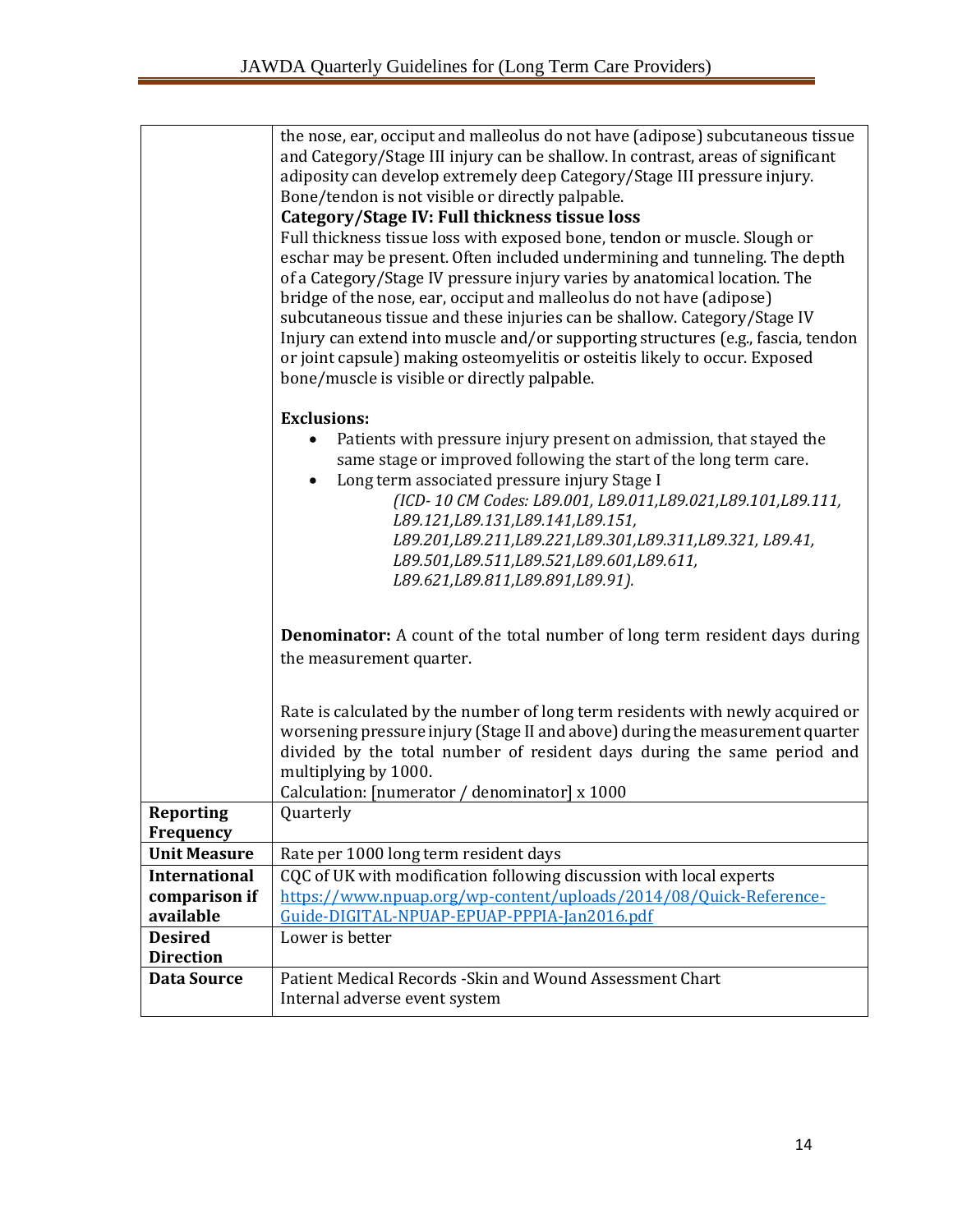|                    | Type: Long Term Care muicator<br>IIIUILALUI NUIIIDEI: LI CUUJ                                     |
|--------------------|---------------------------------------------------------------------------------------------------|
| <b>KPI</b>         | <b>VAE</b> (Ventilator associated event)                                                          |
| <b>Description</b> |                                                                                                   |
| (title):           |                                                                                                   |
| <b>Domain</b>      | <b>Patient Safety</b>                                                                             |
| Sub-Domain         | Complication                                                                                      |
| <b>Definition</b>  | VAEs are identified by using a combination of objective criteria:                                 |
|                    | Deterioration in respiratory status after a period of stability or                                |
|                    | improvement on the ventilator,                                                                    |
|                    | Evidence of infection or inflammation, and                                                        |
|                    | Laboratory evidence of respiratory infection.                                                     |
|                    | The VAE rate per 1000 ventilator days is calculated by dividing the number of                     |
|                    | VAEs by the number of ventilator days and multiplying the result by 1000                          |
|                    | (ventilator days).                                                                                |
|                    |                                                                                                   |
|                    | NOTE: Residents must be mechanically ventilated for at least 4 calendar days to fulfill           |
|                    | VAE criteria (where the day of intubation and initiation of mechanical ventilation is day         |
|                    | 1). The earliest date of event for VAE (the date of onset of worsening oxygenation) is day        |
|                    | 3 of mechanical ventilation.                                                                      |
| Population         | All adult residents 18 years and above who are being cared for in the long term                   |
|                    | facility and are using a ventilatory device.                                                      |
| <b>Calculation</b> | Numerator:                                                                                        |
|                    | Following are the definitions for VAE including VAC Ventilator-Associated                         |
|                    | Condition, IVAC Infection related Ventilator-Associated Complication and PVAP                     |
|                    | Possible Ventilator Associated Pneumonia.                                                         |
|                    | *Specify Criteria Used:                                                                           |
|                    | STEP 1: VAC $( \geq 1$ REQUIRED)                                                                  |
|                    | At least one:                                                                                     |
|                    | $\Box$ Daily min fraction of inspired oxygen (FiO2) increases $\geq$ 0.20 (20 points) for         |
|                    | $\geq$ 2 continuous days† OR                                                                      |
|                    | $\Box$ Daily min positive end-expiratory pressure (PEEP) increases $\geq 3$ cm H2O for            |
|                    | $\geq$ 2 continuous days <sup>+</sup>                                                             |
|                    | †after 2+ days of stable or decreasing daily minimum values.                                      |
|                    | <b>STEP 2: IVAC</b>                                                                               |
|                    | Both criteria:                                                                                    |
|                    | $\Box$ Temperature > 38°C or < 36° OR $\Box$ White blood cell count $\geq$ 12,000 or $\leq$ 4,000 |
|                    | cells/mm <sup>3</sup> AND                                                                         |
|                    | $\Box$ A new antimicrobial agent(s) is started, and is continued for $\geq 4$ days                |
|                    | <b>STEP 3: PVAP</b>                                                                               |
|                    | One of the following criteria is met:                                                             |
|                    | $\Box$ Criterion #1: Positive culture of one of the following specimens, meeting                  |
|                    | quantitative or semi-quantitative thresholds,# without requirement for                            |
|                    | purulent respiratory secretions:                                                                  |
|                    | $\Box$ Endotracheal aspirate $\Box$ Lung tissue                                                   |
|                    | $\Box$ Bronchoalveolar lavage $\Box$ Protected specimen brush                                     |
|                    | 0 <sub>R</sub>                                                                                    |
|                    | $\Box$ Criterion #2: Purulent respiratory secretions $\ddagger$ (defined as secretions from       |
|                    | the lungs, bronchi, or trachea that contain >25 neutrophils and <10 squamous                      |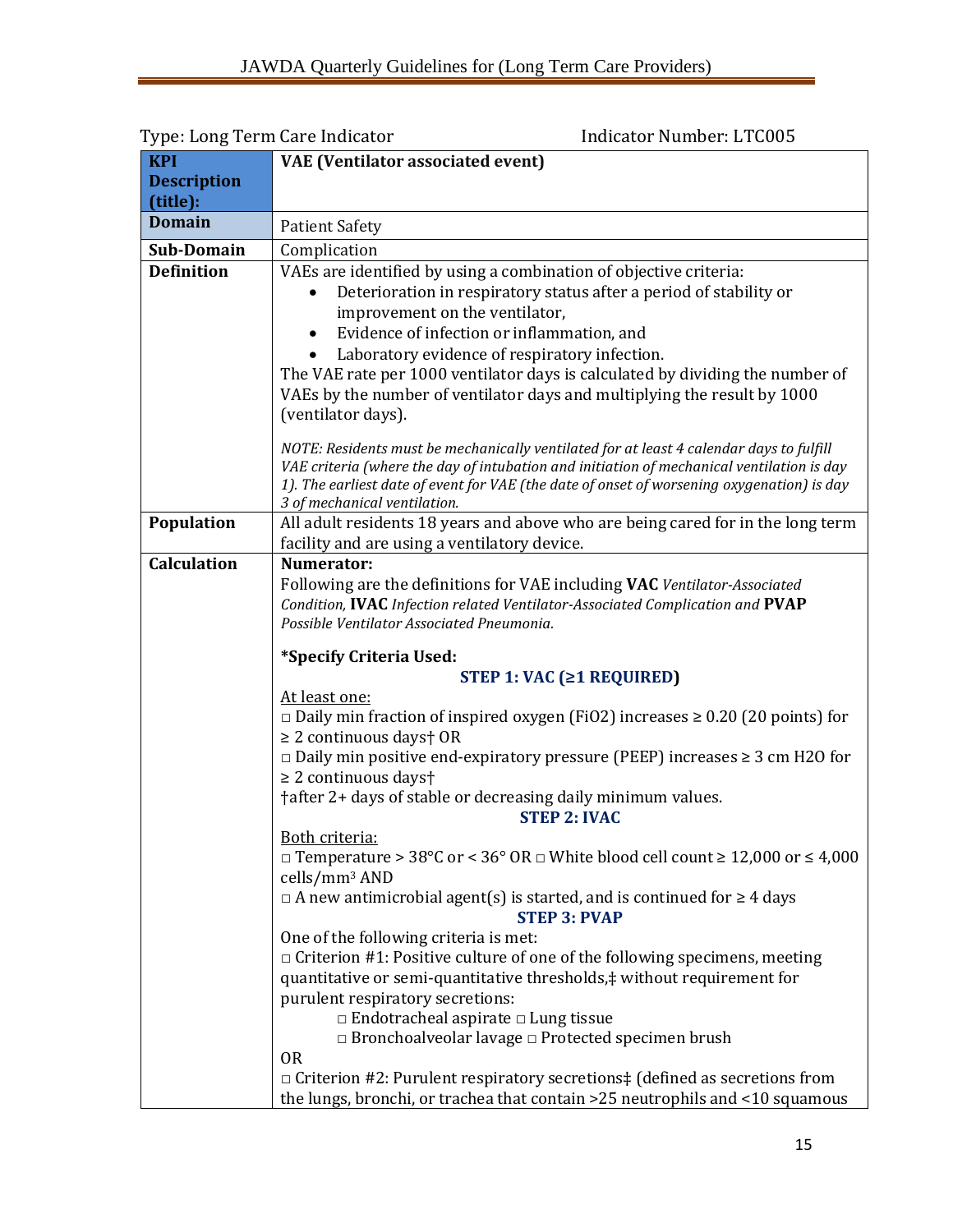|                      | epithelial cells per low power field [lpf, x100]) plus organism(s) identified<br>from one of the following specimens (to include qualitative culture, or<br>quantitative/semi-quantitative culture without sufficient growth to meet<br>criterion $#1$ : $\ddagger$<br>$\Box$ Sputum<br>$\Box$ Endotracheal aspirate $\Box$ Lung tissue<br>$\Box$ Bronchoalveolar lavage $\Box$ Protected specimen brush<br><b>OR</b><br>$\Box$ Criterion #3: One of the following positive tests (as outlined in the protocol):<br>$\ddagger$<br>$\Box$ Organism(s) identified from pleural fluid<br>$\Box$ Lung histopathology<br>$\square$ Diagnostic test for Legionella species<br>$\Box$ Diagnostic test for selected viral pathogens<br>‡collected after 2 days of mechanical ventilation and within +/- 2 days of onset<br>of increase in FiO2 or PEEP.<br>Exclusion:<br>If the date of the VAE (i.e., day 1 of the $\geq$ 2-day period of worsening<br>$\bullet$<br>oxygenation) occurs on the day of transfer/discharge or the next day,<br>indicate the transferring /discharging facility, not the current facility of<br>the resident in the comments box. This resident will be excluded from |
|----------------------|---------------------------------------------------------------------------------------------------------------------------------------------------------------------------------------------------------------------------------------------------------------------------------------------------------------------------------------------------------------------------------------------------------------------------------------------------------------------------------------------------------------------------------------------------------------------------------------------------------------------------------------------------------------------------------------------------------------------------------------------------------------------------------------------------------------------------------------------------------------------------------------------------------------------------------------------------------------------------------------------------------------------------------------------------------------------------------------------------------------------------------------------------------------------------------------------|
|                      | the numerator count of the long term care facility.                                                                                                                                                                                                                                                                                                                                                                                                                                                                                                                                                                                                                                                                                                                                                                                                                                                                                                                                                                                                                                                                                                                                         |
|                      | For further information please see surveillance algorithm on page 18 of the VAE                                                                                                                                                                                                                                                                                                                                                                                                                                                                                                                                                                                                                                                                                                                                                                                                                                                                                                                                                                                                                                                                                                             |
|                      | module:                                                                                                                                                                                                                                                                                                                                                                                                                                                                                                                                                                                                                                                                                                                                                                                                                                                                                                                                                                                                                                                                                                                                                                                     |
|                      | https://www.cdc.gov/nhsn/PDFs/pscManual/10-VAE FINAL.pdf                                                                                                                                                                                                                                                                                                                                                                                                                                                                                                                                                                                                                                                                                                                                                                                                                                                                                                                                                                                                                                                                                                                                    |
|                      | Repeated infection for the same type during 14 days from Date of Event                                                                                                                                                                                                                                                                                                                                                                                                                                                                                                                                                                                                                                                                                                                                                                                                                                                                                                                                                                                                                                                                                                                      |
|                      | Denominator:<br>Ventilator days: Number of residents managed with ventilatory devices, are<br>collected daily, at the same time each day. These daily counts are summed and<br>only the total for the measurement quarter is used.<br>Inclusion:                                                                                                                                                                                                                                                                                                                                                                                                                                                                                                                                                                                                                                                                                                                                                                                                                                                                                                                                            |
|                      | All ventilator days are counted, including ventilator days for residents<br>on mechanical ventilation for < 3 days.                                                                                                                                                                                                                                                                                                                                                                                                                                                                                                                                                                                                                                                                                                                                                                                                                                                                                                                                                                                                                                                                         |
|                      | Patients undergoing weaning from mechanical ventilation are included                                                                                                                                                                                                                                                                                                                                                                                                                                                                                                                                                                                                                                                                                                                                                                                                                                                                                                                                                                                                                                                                                                                        |
|                      | in ventilator day counts as long as the patient is receiving support from                                                                                                                                                                                                                                                                                                                                                                                                                                                                                                                                                                                                                                                                                                                                                                                                                                                                                                                                                                                                                                                                                                                   |
|                      | a mechanical ventilator and is eligible for VAE surveillance                                                                                                                                                                                                                                                                                                                                                                                                                                                                                                                                                                                                                                                                                                                                                                                                                                                                                                                                                                                                                                                                                                                                |
|                      |                                                                                                                                                                                                                                                                                                                                                                                                                                                                                                                                                                                                                                                                                                                                                                                                                                                                                                                                                                                                                                                                                                                                                                                             |
| <b>Reporting</b>     | Quarterly                                                                                                                                                                                                                                                                                                                                                                                                                                                                                                                                                                                                                                                                                                                                                                                                                                                                                                                                                                                                                                                                                                                                                                                   |
| Frequency            |                                                                                                                                                                                                                                                                                                                                                                                                                                                                                                                                                                                                                                                                                                                                                                                                                                                                                                                                                                                                                                                                                                                                                                                             |
| <b>Unit Measure</b>  | Rate per 1000 ventilator days                                                                                                                                                                                                                                                                                                                                                                                                                                                                                                                                                                                                                                                                                                                                                                                                                                                                                                                                                                                                                                                                                                                                                               |
| <b>International</b> | https://www.cdc.gov/nhsn/PDFs/pscManual/10-VAE_FINAL.pdf                                                                                                                                                                                                                                                                                                                                                                                                                                                                                                                                                                                                                                                                                                                                                                                                                                                                                                                                                                                                                                                                                                                                    |
| comparison if        | https://www.cdc.gov/nhsn/inpatient-rehab/vae/index.html                                                                                                                                                                                                                                                                                                                                                                                                                                                                                                                                                                                                                                                                                                                                                                                                                                                                                                                                                                                                                                                                                                                                     |
| available            | https://www.cdc.gov/nhsn/forms/57.112 VAE BLANK.pdf                                                                                                                                                                                                                                                                                                                                                                                                                                                                                                                                                                                                                                                                                                                                                                                                                                                                                                                                                                                                                                                                                                                                         |
| <b>Desired</b>       | Lower is better                                                                                                                                                                                                                                                                                                                                                                                                                                                                                                                                                                                                                                                                                                                                                                                                                                                                                                                                                                                                                                                                                                                                                                             |
| <b>Direction</b>     |                                                                                                                                                                                                                                                                                                                                                                                                                                                                                                                                                                                                                                                                                                                                                                                                                                                                                                                                                                                                                                                                                                                                                                                             |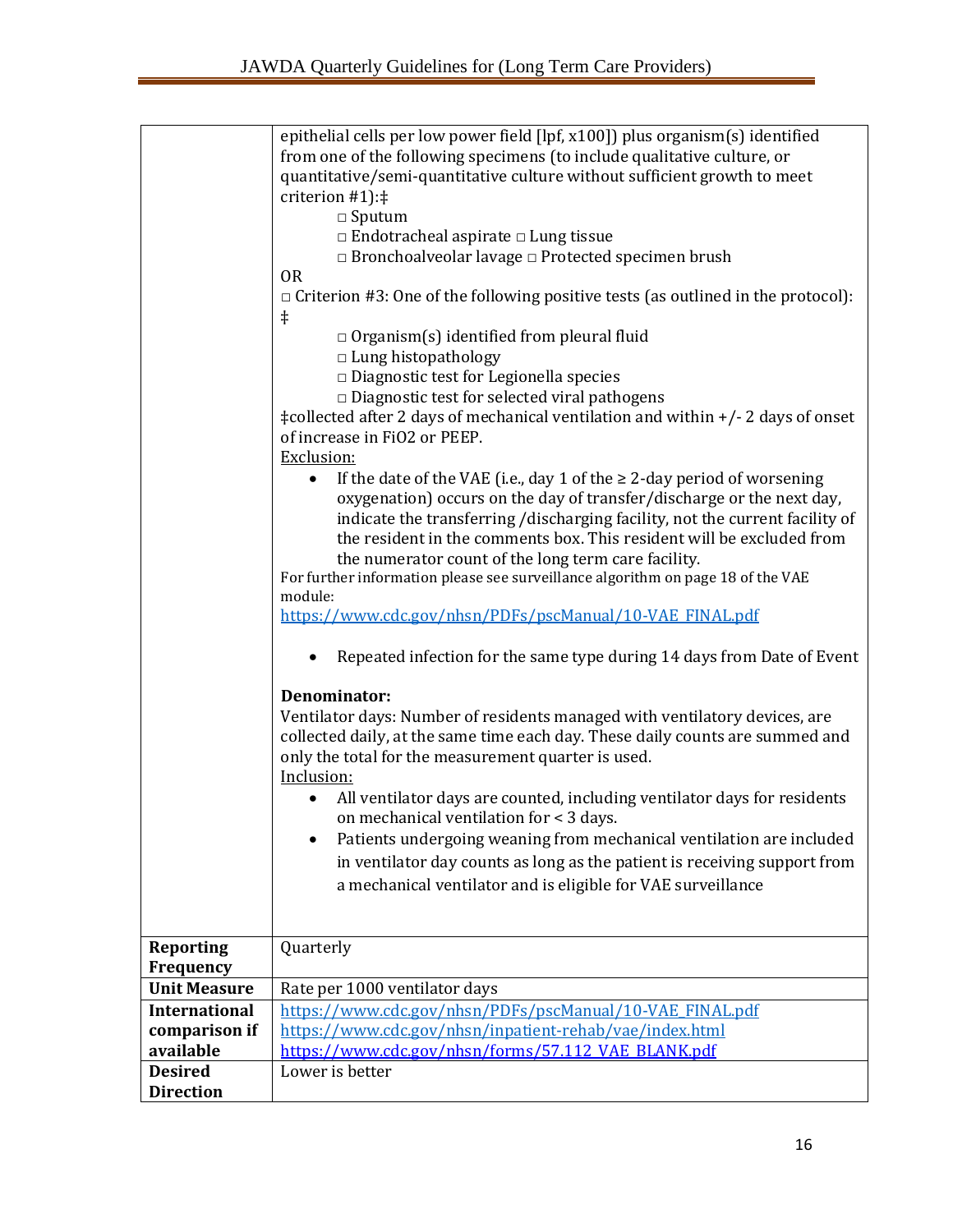| Data Source | Patient medical record    |
|-------------|---------------------------|
|             | Laboratory data           |
|             | Infection control records |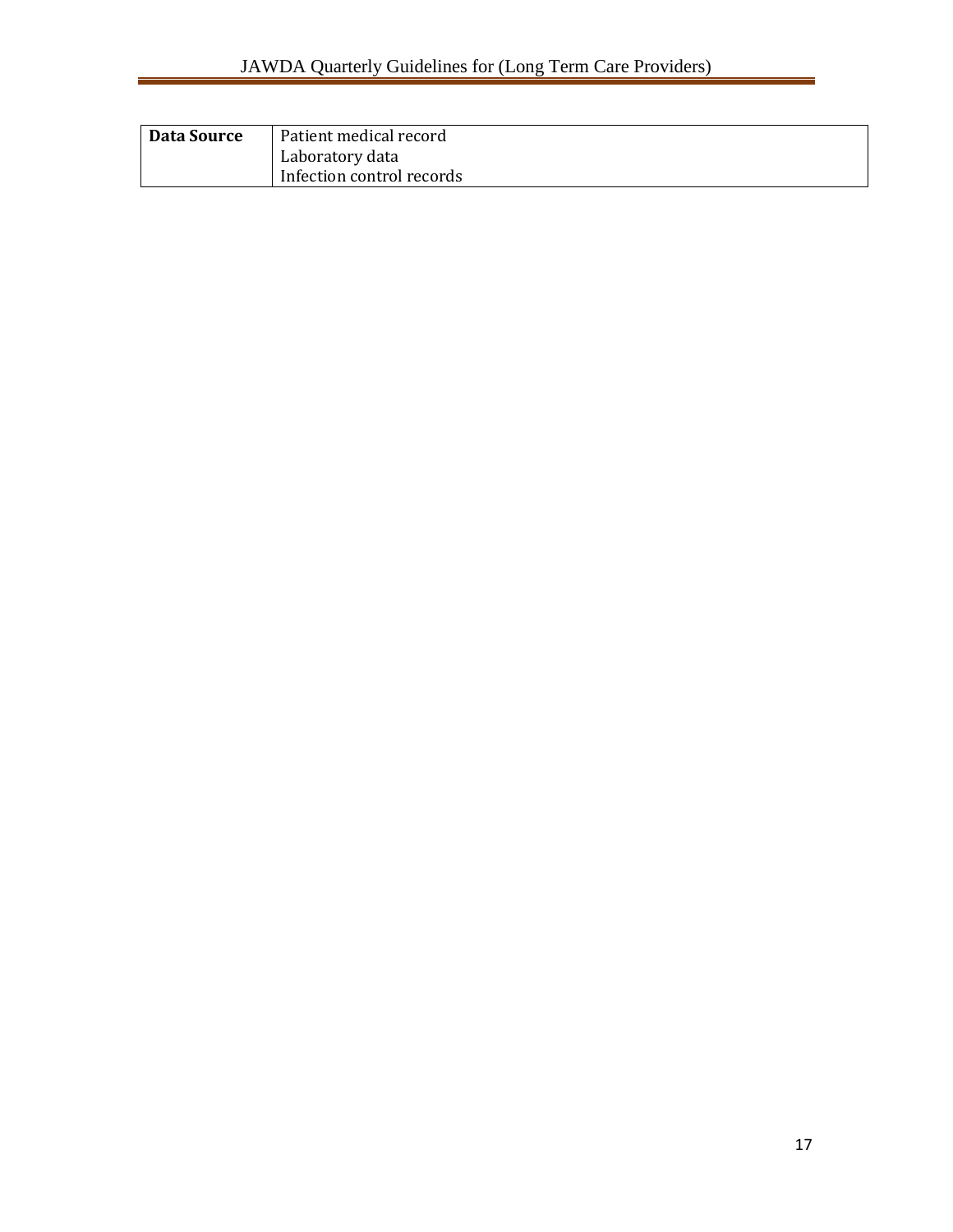| Type: Long Term Care Indicator                     | <b>Indicator Number: LTC006</b>                                                                                                                                                                                                                                                                                                                                                                                                                                                                                                                                                                                                                                                                                                                                                                                                                                              |
|----------------------------------------------------|------------------------------------------------------------------------------------------------------------------------------------------------------------------------------------------------------------------------------------------------------------------------------------------------------------------------------------------------------------------------------------------------------------------------------------------------------------------------------------------------------------------------------------------------------------------------------------------------------------------------------------------------------------------------------------------------------------------------------------------------------------------------------------------------------------------------------------------------------------------------------|
| <b>KPI</b>                                         | Rate of falls resulting in any injury per 1000 resident days                                                                                                                                                                                                                                                                                                                                                                                                                                                                                                                                                                                                                                                                                                                                                                                                                 |
| <b>Description</b>                                 |                                                                                                                                                                                                                                                                                                                                                                                                                                                                                                                                                                                                                                                                                                                                                                                                                                                                              |
| (title):                                           |                                                                                                                                                                                                                                                                                                                                                                                                                                                                                                                                                                                                                                                                                                                                                                                                                                                                              |
| <b>Domain</b>                                      | <b>Patient Safety</b>                                                                                                                                                                                                                                                                                                                                                                                                                                                                                                                                                                                                                                                                                                                                                                                                                                                        |
| Sub-Domain                                         | Adverse Events (AE) and Sentinel Events                                                                                                                                                                                                                                                                                                                                                                                                                                                                                                                                                                                                                                                                                                                                                                                                                                      |
| <b>Definition</b>                                  | Rate of falls resulting in any injury per 1000 long term care resident days.                                                                                                                                                                                                                                                                                                                                                                                                                                                                                                                                                                                                                                                                                                                                                                                                 |
| Population                                         | All residents who are being cared for in the long term facility.                                                                                                                                                                                                                                                                                                                                                                                                                                                                                                                                                                                                                                                                                                                                                                                                             |
| <b>Calculation</b>                                 | Numerator:<br>Total number of long term resident falls resulting in injury (minor, moderate,<br>major, or death) to the patient in the measurement quarter.                                                                                                                                                                                                                                                                                                                                                                                                                                                                                                                                                                                                                                                                                                                  |
|                                                    | Inclusions: Resident falls with injury: minor, moderate, major, or death.                                                                                                                                                                                                                                                                                                                                                                                                                                                                                                                                                                                                                                                                                                                                                                                                    |
|                                                    | A fall is an unplanned descent to the floor. Include falls when a patient /<br>resident lands on a surface where you wouldn't expect to find a patient.<br>All unassisted and assisted falls are to be included whether they result from<br>physiological reasons (fainting) or environmental reasons (slippery floor). Also<br>report patients / residents that roll off a low bed onto a mat as a fall.                                                                                                                                                                                                                                                                                                                                                                                                                                                                    |
|                                                    | The National Database of Nursing Quality Indicators NDNQI definitions for                                                                                                                                                                                                                                                                                                                                                                                                                                                                                                                                                                                                                                                                                                                                                                                                    |
|                                                    | <i>injury:</i><br>•None-patient had no injuries (no signs or symptoms) resulting from the fall, if an<br>x-ray, CT scan or other post fall evaluation results in a finding of no injury.<br>•Minor—resulted in application of a dressing, ice, cleaning of a wound, limb<br>elevation, topical medication, bruise or abrasion.<br>•Moderate-resulted in suturing, application of steri-strips/skin glue, splinting or<br>muscle/joint strain.<br>•Major-resulted in surgery, casting, traction, required consultation for<br>neurological (basilar skull fracture, small subdural hematoma) or internal injury<br>(rib fracture, small liver laceration) or patients with coagulopathy who receive<br>blood products as a result of the fall.<br>.Death-the patient died as a result of injuries sustained from the fall (not from<br>physiologic events causing the fall)." |
|                                                    | <b>Exclusions:</b> Resident falls, but no harm was evident                                                                                                                                                                                                                                                                                                                                                                                                                                                                                                                                                                                                                                                                                                                                                                                                                   |
|                                                    | Denominator:<br>Total number of all long term resident days in the measurement quarter.<br>Calculation: [numerator / denominator] x 1000                                                                                                                                                                                                                                                                                                                                                                                                                                                                                                                                                                                                                                                                                                                                     |
| <b>Reporting</b>                                   | Quarterly                                                                                                                                                                                                                                                                                                                                                                                                                                                                                                                                                                                                                                                                                                                                                                                                                                                                    |
| Frequency                                          |                                                                                                                                                                                                                                                                                                                                                                                                                                                                                                                                                                                                                                                                                                                                                                                                                                                                              |
| <b>Unit Measure</b>                                | Rate per 1000 long term resident days                                                                                                                                                                                                                                                                                                                                                                                                                                                                                                                                                                                                                                                                                                                                                                                                                                        |
| <b>International</b><br>comparison if<br>available | https://www.ahrq.gov/professionals/systems/hospital/fallpxtoolkit/fallpxtk5<br>html                                                                                                                                                                                                                                                                                                                                                                                                                                                                                                                                                                                                                                                                                                                                                                                          |
| <b>Desired</b>                                     | Lower is better                                                                                                                                                                                                                                                                                                                                                                                                                                                                                                                                                                                                                                                                                                                                                                                                                                                              |
| <b>Direction</b>                                   |                                                                                                                                                                                                                                                                                                                                                                                                                                                                                                                                                                                                                                                                                                                                                                                                                                                                              |
| <b>Data Source</b>                                 | <b>Patient Medical Records</b><br><b>Incident Reports</b>                                                                                                                                                                                                                                                                                                                                                                                                                                                                                                                                                                                                                                                                                                                                                                                                                    |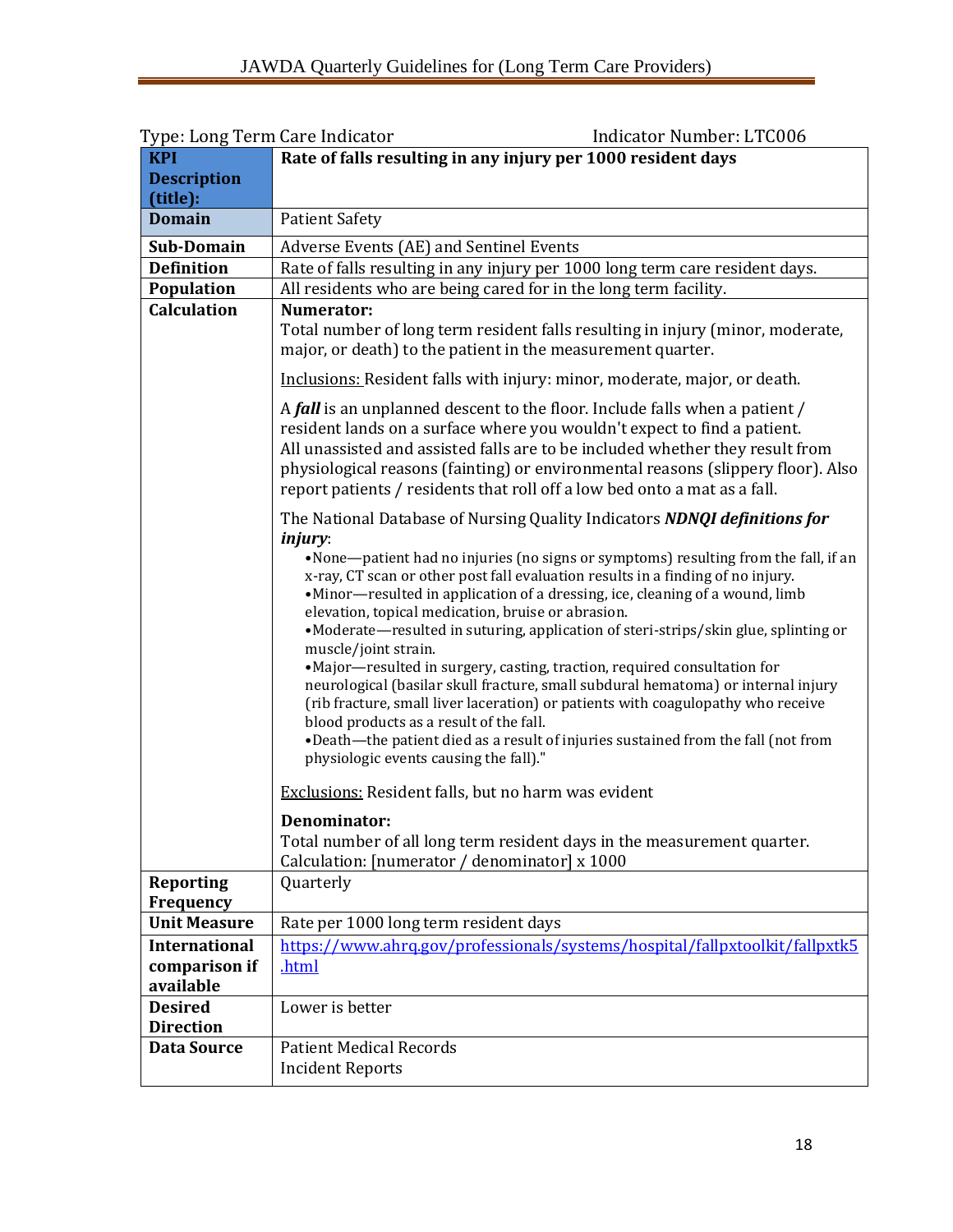| <b>KPI</b>         | Catheter-associated Symptomatic Urinary Tract Infection (CA-SUTI)                                                                                                                                                                                                                                                                                                                                                                                                                                                                                                                                                                                                                                                                                                                                                                                                                                                                                                                                                                                                                                      |
|--------------------|--------------------------------------------------------------------------------------------------------------------------------------------------------------------------------------------------------------------------------------------------------------------------------------------------------------------------------------------------------------------------------------------------------------------------------------------------------------------------------------------------------------------------------------------------------------------------------------------------------------------------------------------------------------------------------------------------------------------------------------------------------------------------------------------------------------------------------------------------------------------------------------------------------------------------------------------------------------------------------------------------------------------------------------------------------------------------------------------------------|
| <b>Description</b> | per 1000 patient days                                                                                                                                                                                                                                                                                                                                                                                                                                                                                                                                                                                                                                                                                                                                                                                                                                                                                                                                                                                                                                                                                  |
| (title):           |                                                                                                                                                                                                                                                                                                                                                                                                                                                                                                                                                                                                                                                                                                                                                                                                                                                                                                                                                                                                                                                                                                        |
| <b>Domain</b>      | Patient safety                                                                                                                                                                                                                                                                                                                                                                                                                                                                                                                                                                                                                                                                                                                                                                                                                                                                                                                                                                                                                                                                                         |
| Sub-Domain         | Complication                                                                                                                                                                                                                                                                                                                                                                                                                                                                                                                                                                                                                                                                                                                                                                                                                                                                                                                                                                                                                                                                                           |
| <b>Definition</b>  | The measure reports the long term care residents with an indwelling catheter                                                                                                                                                                                                                                                                                                                                                                                                                                                                                                                                                                                                                                                                                                                                                                                                                                                                                                                                                                                                                           |
|                    | who have a urinary tract infection in the measurement quarter.                                                                                                                                                                                                                                                                                                                                                                                                                                                                                                                                                                                                                                                                                                                                                                                                                                                                                                                                                                                                                                         |
|                    | Date of Event: The date when the first clinical evidence (signs/symptoms) of the<br>UTI appeared or the date the specimen used to meet the infection criteria was<br>collected, whichever comes first.<br>Indwelling urinary catheter: A drainage tube that is inserted into the urinary<br>bladder through the urethra, is left in place, and is connected to a drainage<br>bag/collection system (including leg bags); also called a Foley catheter.<br>Indwelling urinary catheters do not include straight in-and-out catheters or<br>suprapubic catheters.<br>Indwelling urinary catheters which have been in place for >14 days should be<br>changed prior to specimen collection, but failure to change catheter does not<br>exclude a UTI for surveillance purposes.<br>If a resident is transferred to the facility with an indwelling urinary catheter in<br>place, and the facility replaces the catheter with a new one while the resident is<br>in the care of the facility, then the date of insertion of the device corresponds to<br>the date the new catheter was placed in the LTCF. |
| Population         | All long term residents with an indwelling catheter who are being cared for in<br>the long term facility                                                                                                                                                                                                                                                                                                                                                                                                                                                                                                                                                                                                                                                                                                                                                                                                                                                                                                                                                                                               |
| <b>Calculation</b> | <b>Numerator:</b>                                                                                                                                                                                                                                                                                                                                                                                                                                                                                                                                                                                                                                                                                                                                                                                                                                                                                                                                                                                                                                                                                      |
|                    | All residents that develop signs and symptoms of a UTI in the measurement<br>quarter while having an indwelling urinary catheter in place or removed<br>within the 2 calendar days prior to the date of event, where day of catheter<br>removal is equal to day 1 (urinary catheter is in place on the day of event or the<br>day before the event).                                                                                                                                                                                                                                                                                                                                                                                                                                                                                                                                                                                                                                                                                                                                                   |
|                    | Resident must meet both criteria 1 AND 2:                                                                                                                                                                                                                                                                                                                                                                                                                                                                                                                                                                                                                                                                                                                                                                                                                                                                                                                                                                                                                                                              |
|                    | CRITERION 1: One or more of the following (Signs and Symptoms and<br>Laboratory and Diagnostic Testing):<br>1. Fever+[Single temperature $\geq$ 37.8 $\circ$ C (>100 $\circ$ F), or >37.2 $\circ$ C (> 99 $\circ$ F) on<br>repeated occasions, or an increase of $>1.1$ °C ( $>2$ °F) over baseline]<br>2. Rigors<br>3. New onset hypotension, with no alternate non-infectious cause<br>4. New onset confusion/functional decline with no alternate diagnosis<br>AND leukocytosis (>14,000 cells/mm3 or Left shift [>6% or 1,500<br>bands/mm3])<br>5. New or marked increase in suprapubic tenderness<br>6. New or marked increase in costovertebral angle pain or tenderness<br>7. Acute pain, swelling, or tenderness of the testes, epididymis, or prostate<br>8. Purulent discharge from around the catheter insertion site                                                                                                                                                                                                                                                                       |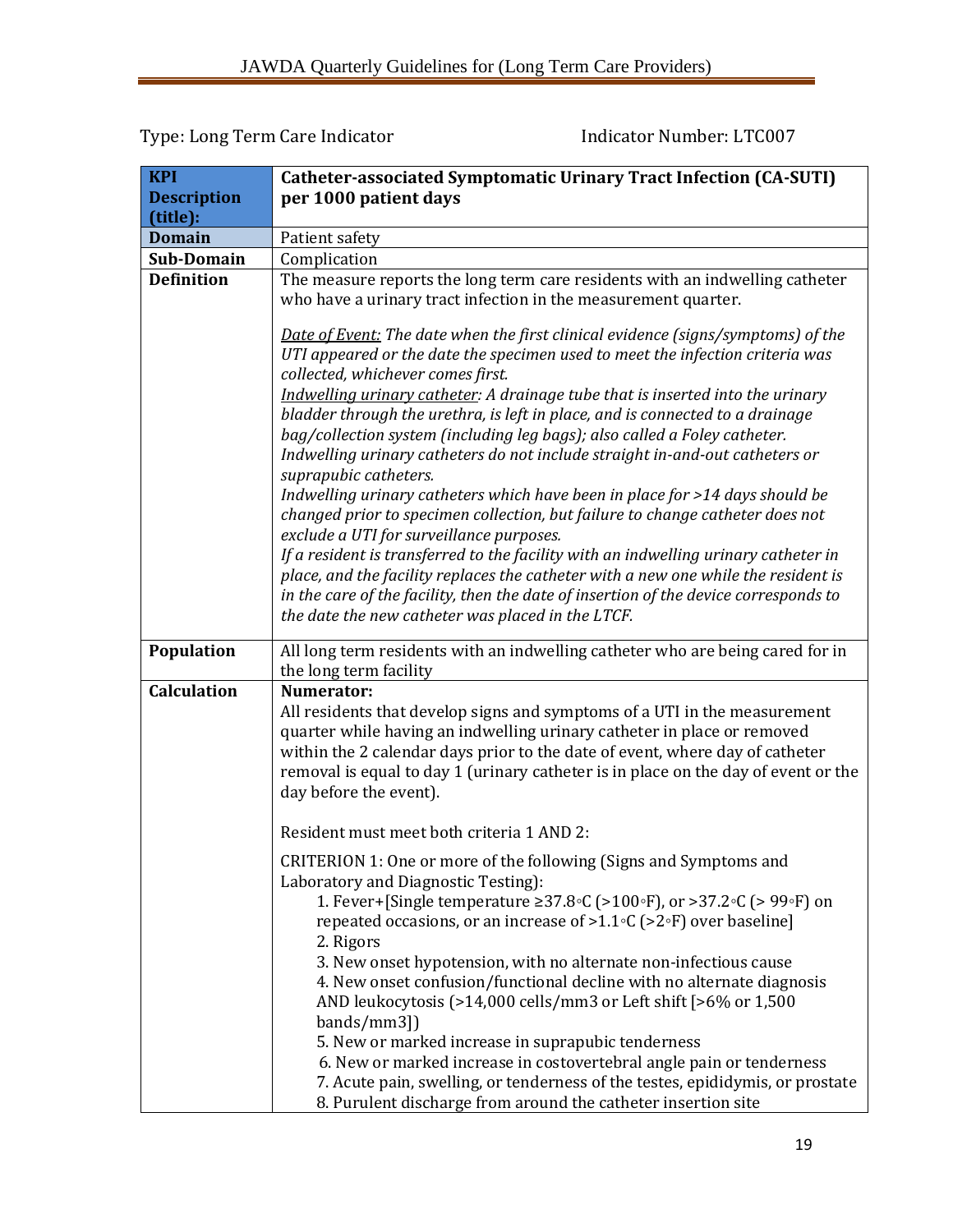| <b>AND</b>                                                                                                                                                                                                                                                                                                                                                                                                                                                                                                                     |
|--------------------------------------------------------------------------------------------------------------------------------------------------------------------------------------------------------------------------------------------------------------------------------------------------------------------------------------------------------------------------------------------------------------------------------------------------------------------------------------------------------------------------------|
| CRITERION 2: Any of the following:<br>If urinary catheter removed within last 2 calendar days:<br>1. Specimen collected from clean catch voided urine and positive culture<br>with no more than 2 species of microorganisms, at least one of which is a<br>bacterium of $\geq 10^5$ colony-forming units (CFU) / ml<br>2. Specimen collected from in/out straight catheter and positive culture<br>with any number of microorganisms, at least one of which is bacterium of<br>≥10 <sup>2</sup> colony-forming units (CFU)/ml. |
| If urinary catheter in place:<br>3. Specimen collected from indwelling catheter and positive with any<br>number of microorganisms, at least one of which is a bacterium of $\geq 10^5$<br>colony-forming units (CFU)/ml.                                                                                                                                                                                                                                                                                                       |
| + Fever can be used to meet CA-SUTI criteria even if the resident has another<br>possible cause for the fever (e.g., pneumonia).                                                                                                                                                                                                                                                                                                                                                                                               |
| Inclusion:<br>To be considered a CA-UTI, the indwelling catheter must be in place for >2<br>calendar days on the date of event, with day of device placement being Day 1.<br>Only UTI events presenting > 2 calendar days after admission (where date of<br>admission is equal to day 1) are considered long term care facility onset<br>events.                                                                                                                                                                               |
| <b>Exclusion:</b><br>If a resident is transferred from an acute care facility and develops<br>signs/symptoms of a UTI within the first 2 calendar days of admission to the<br>LTCF, it would be considered present at the time of transfer to the LTCF. This<br>case would not be included in the numerator for the LTCF.                                                                                                                                                                                                      |
| Repeated infection for the same type during 14 days from Date of Event                                                                                                                                                                                                                                                                                                                                                                                                                                                         |
| Denominator:<br>Catheter-days: Number of residents with an indwelling urinary (Foley)<br>catheter collected daily for all residents in the facility. These daily counts are<br>summed and only the total for the measurement quarter is entered.                                                                                                                                                                                                                                                                               |
| Exclusion:<br>None of the following urinary management devices should be included when<br>counting indwelling catheter-days: suprapubic catheters, straight in-and-out<br>catheters, or condom (male only) catheters.                                                                                                                                                                                                                                                                                                          |
| <b>Rate calculation:</b><br>CA-SUTI incidence rate/1,000 catheter-days = Number of residents with CA-<br>SUTI / Catheter-days x 1,000                                                                                                                                                                                                                                                                                                                                                                                          |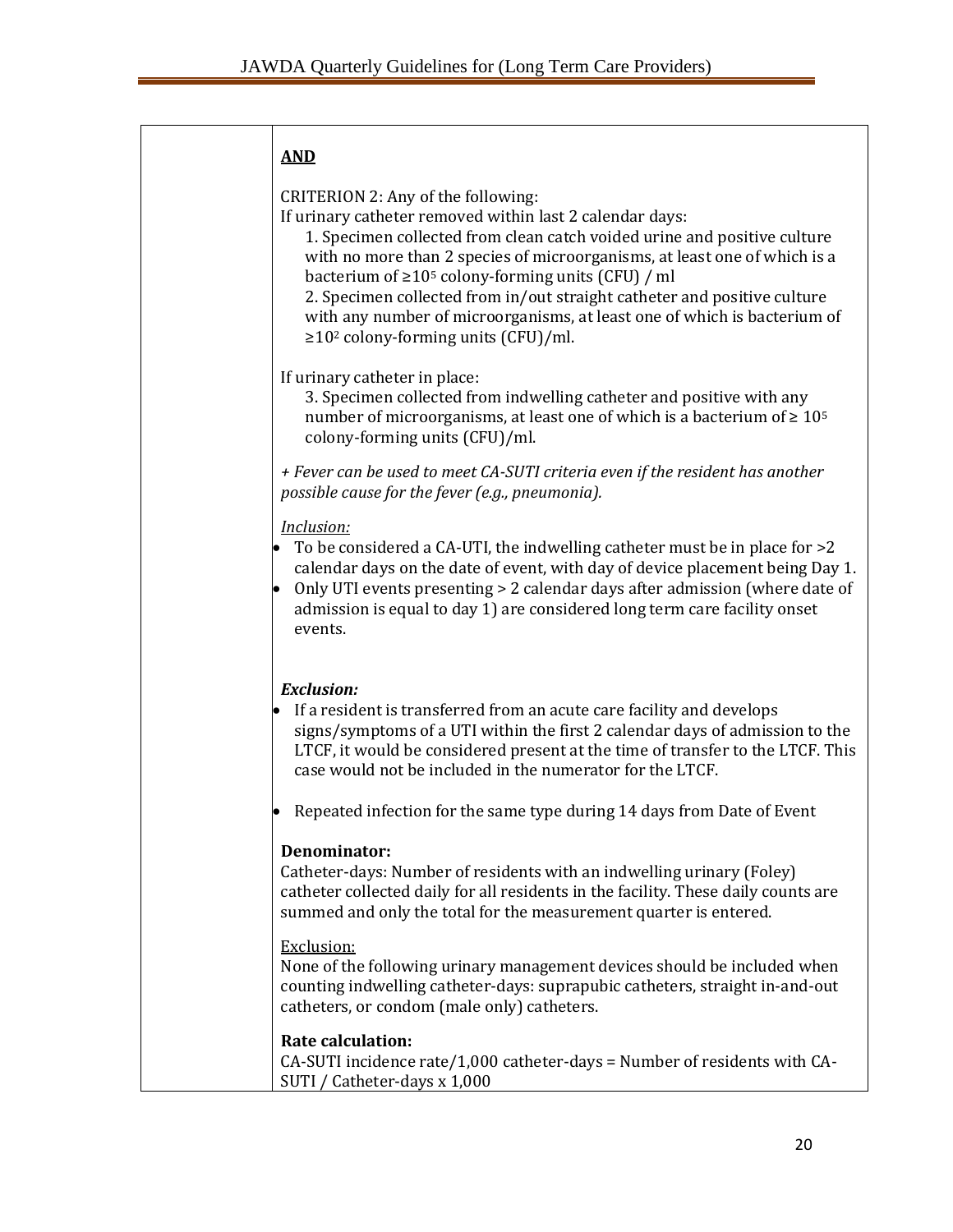F

| <b>Reporting</b>     | Quarterly                                                                          |
|----------------------|------------------------------------------------------------------------------------|
| Frequency            |                                                                                    |
| <b>Unit Measure</b>  | Rate per 1000 urinary catheter days (long term)                                    |
|                      |                                                                                    |
| <b>International</b> | https://www.cdc.gov/nhsn/ltc/uti/index.html                                        |
| comparison if        | https://www.cdc.gov/nhsn/PDFs/LTC/LTCF-UTI-protocol-current.pdf                    |
| available            | <b>Updated January 2018</b>                                                        |
|                      | http://www.hpsc.ie/a-                                                              |
|                      | <u>z/microbiologyantimicrobialresistance/infectioncontrolandhai/surveillance/h</u> |
|                      | caiinlongtermcarefacilities/haltreports/2016report/File.16218.en.pdf               |
| <b>Desired</b>       | Lower is better                                                                    |
| <b>Direction</b>     |                                                                                    |
| Data Source          | Patient medical record                                                             |
|                      | Laboratory data                                                                    |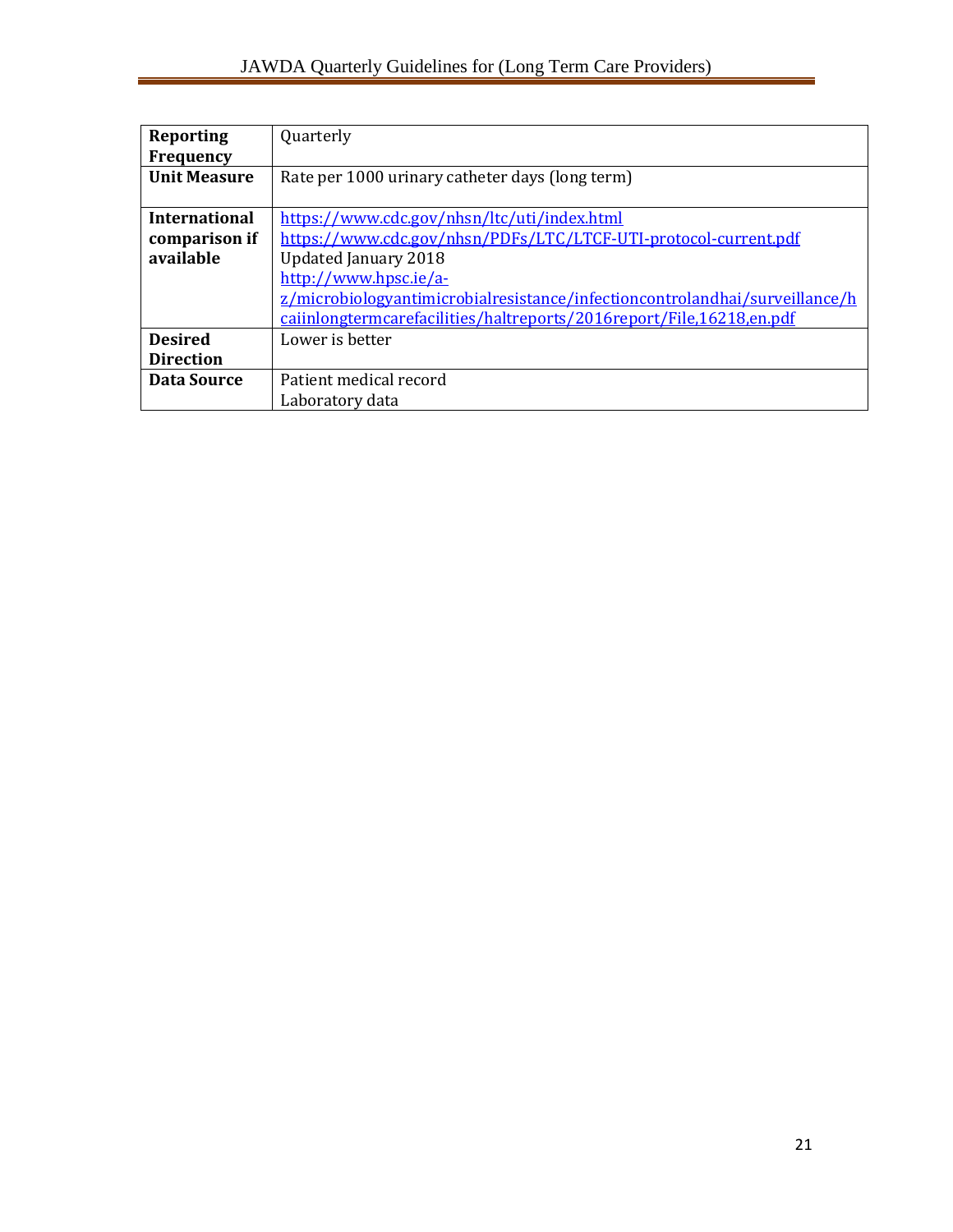| Type: Long Term Care Indicator |  |
|--------------------------------|--|
|--------------------------------|--|

Indicator Number: LTC008

| <b>KPI Description</b><br>(title): | [Non-catheter associated] Symptomatic Urinary Tract Infection (SUTI)<br>per 1000 resident days                                                                                                                                                                                                                                                                                                                                                                                                                                                                                                                                                                           |  |
|------------------------------------|--------------------------------------------------------------------------------------------------------------------------------------------------------------------------------------------------------------------------------------------------------------------------------------------------------------------------------------------------------------------------------------------------------------------------------------------------------------------------------------------------------------------------------------------------------------------------------------------------------------------------------------------------------------------------|--|
| <b>Domain</b>                      | Patient safety                                                                                                                                                                                                                                                                                                                                                                                                                                                                                                                                                                                                                                                           |  |
| Sub-Domain                         | Complication                                                                                                                                                                                                                                                                                                                                                                                                                                                                                                                                                                                                                                                             |  |
| <b>Definition</b>                  | The measure reports the long term care residents without an indwelling<br>catheter who have a urinary tract infection in the measurement quarter.                                                                                                                                                                                                                                                                                                                                                                                                                                                                                                                        |  |
|                                    | Date of Event: The date when the first clinical evidence (signs/symptoms) of the UTI<br>appeared or the date the specimen used to meet the infection criteria was collected,<br>whichever comes first.                                                                                                                                                                                                                                                                                                                                                                                                                                                                   |  |
| Population                         | All long term residents without an indwelling urinary catheter who are<br>being cared for in the long term facility.                                                                                                                                                                                                                                                                                                                                                                                                                                                                                                                                                     |  |
| <b>Calculation</b>                 | Numerator:<br>All residents that develop signs and symptoms of a UTI in the measurement<br>quarter while not having an indwelling catheter in place or removed >2<br>calendar days prior to the date of event, where day of catheter removal is<br>equal to day 1.                                                                                                                                                                                                                                                                                                                                                                                                       |  |
|                                    | Resident must meet criteria (1 OR 2 OR 3) AND criteria 4:                                                                                                                                                                                                                                                                                                                                                                                                                                                                                                                                                                                                                |  |
|                                    | <b>CRITERION 1:</b><br>Either of the following (Signs & Symptoms):<br>1. Acute dysuria<br>2. Acute pain, swelling, or tenderness of the testes, epididymis, or prostate.                                                                                                                                                                                                                                                                                                                                                                                                                                                                                                 |  |
|                                    | <b>CRITERION 2:</b><br>Either of the following:<br>1. Fever+ [Single temperature $\geq$ 37.8 $\circ$ C (>100 $\circ$ F), or >37.2 $\circ$ C (> 99 $\circ$ F) on<br>repeated occasions, or an increase of $>1.1$ °C ( $>2$ °F) over baseline]<br>2. Leukocytosis (>14,000 cells/mm3 or Left shift [>6% or 1,500<br>$bands/mm$ <sup>3</sup> ])<br><b>AND</b><br>One or more of the following (New and/or marked increase):<br>1. Costovertebral angle pain or tenderness<br>2. New or marked increase in suprapubic tenderness<br>3. Gross hematuria<br>4. New or marked increase incontinence<br>5. New or marked increase urgency<br>6. New or marked increase frequency |  |
|                                    | <b>CRITERION 3:</b><br>Two or more of the following (New and/or marked increase):<br>1. Costovertebral angle pain or tenderness<br>2. New or marked increase in suprapubic tenderness<br>3. Gross hematuria<br>4. New or marked increase in incontinence<br>5. New or marked increase in urgency                                                                                                                                                                                                                                                                                                                                                                         |  |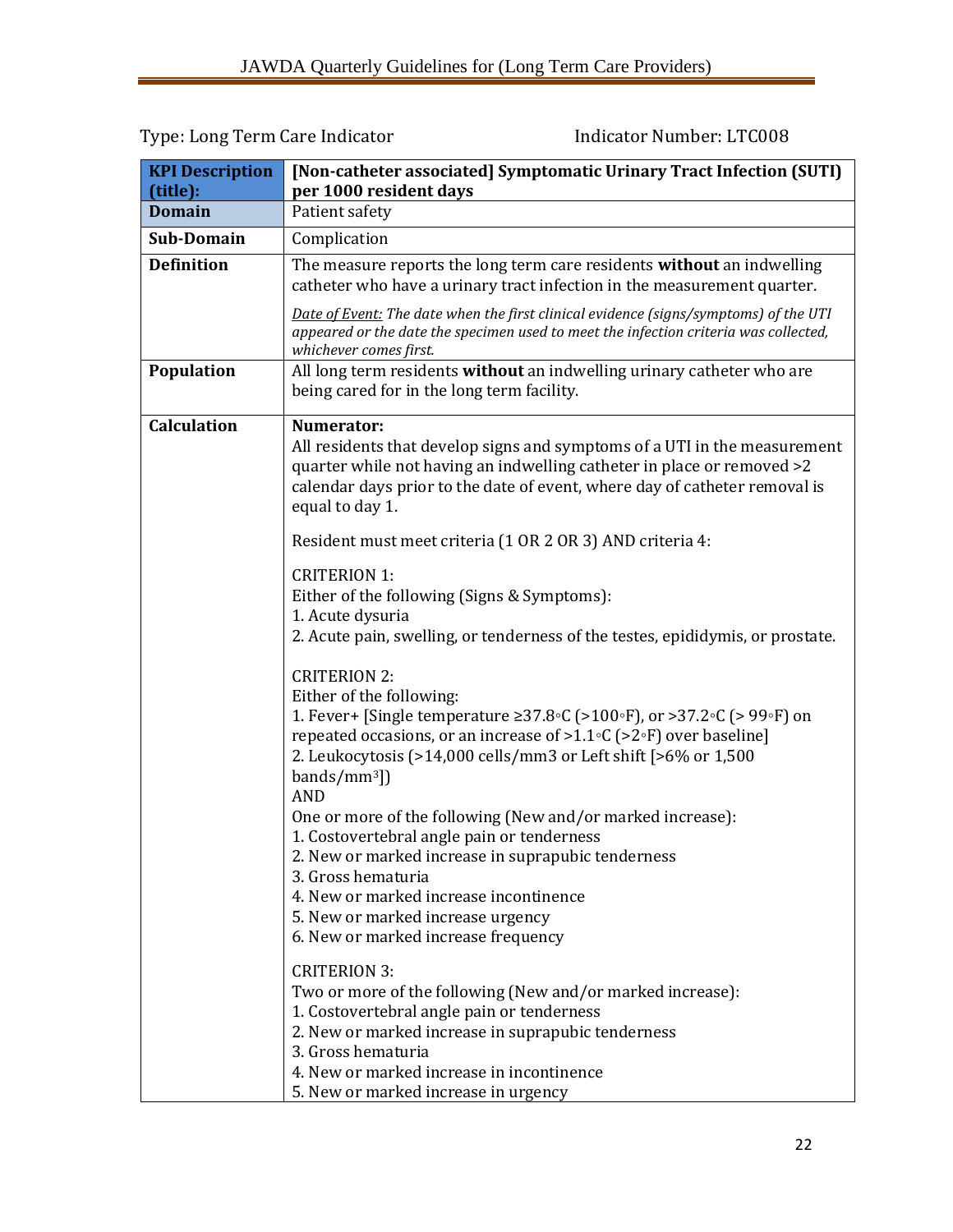|                      | 6. New or marked increase in frequency                                                                                                                                                                                                                                                                                                                                                                                                                                                                                  |
|----------------------|-------------------------------------------------------------------------------------------------------------------------------------------------------------------------------------------------------------------------------------------------------------------------------------------------------------------------------------------------------------------------------------------------------------------------------------------------------------------------------------------------------------------------|
|                      | <b>CRITERION 4:</b><br>Either of the following (Laboratory and Diagnostic Testing):<br>1. Specimen collected from clean catch voided urine and positive culture<br>with no more than 2 species of microorganisms, at least one of which is a<br>bacterium of $\geq 10^5$ colony-forming units (CFU)/ml<br>2. Specimen collected from in/out straight catheter and positive culture<br>with any number of microorganism, at least one of which is a bacterium of<br>$\geq$ 10 <sup>2</sup> colony-forming units (CFU)/ml |
|                      | + Fever can be used to meet SUTI criteria even if the resident has another possible<br>cause for the fever (e.g., pneumonia).                                                                                                                                                                                                                                                                                                                                                                                           |
|                      |                                                                                                                                                                                                                                                                                                                                                                                                                                                                                                                         |
|                      | Inclusion:<br>. Only UTI events presenting > 2 calendar days after admission (where date<br>of admission is equal to day 1) are considered facility onset events.<br>• These events can occur in residents without urinary devices or those<br>managed with urinary devices other than indwelling urinary catheters,<br>such as suprapubic catheters, straight in-and-out catheters and condom<br>catheters.                                                                                                            |
|                      | Exclusion:<br>• If a resident is transferred from an acute care facility and develops<br>signs/symptoms of a UTI within the first 2 calendar days of admission to<br>the LTCF, it would be considered present at the time of transfer to the<br>LTCF. This case would not be included in the numerator for the LTCF.                                                                                                                                                                                                    |
|                      | • Repeated infection for the same type during 14 days from Date of Event                                                                                                                                                                                                                                                                                                                                                                                                                                                |
|                      | <b>Denominator:</b>                                                                                                                                                                                                                                                                                                                                                                                                                                                                                                     |
|                      | Non-catheter associated resident-days are calculated by subtracting the<br>catheter days from the total resident days.                                                                                                                                                                                                                                                                                                                                                                                                  |
|                      | Total resident days are counted using the daily census of residents in the<br>facility each day of the month and then summing up the daily census for the<br>measurement quarter.                                                                                                                                                                                                                                                                                                                                       |
|                      | Rate calculation:                                                                                                                                                                                                                                                                                                                                                                                                                                                                                                       |
|                      | SUTI incidence rate/1,000 resident-days = Number of residents with SUTI /                                                                                                                                                                                                                                                                                                                                                                                                                                               |
|                      | [Total resident days - catheter-days] x 1,000                                                                                                                                                                                                                                                                                                                                                                                                                                                                           |
| <b>Reporting</b>     | Quarterly                                                                                                                                                                                                                                                                                                                                                                                                                                                                                                               |
| Frequency            |                                                                                                                                                                                                                                                                                                                                                                                                                                                                                                                         |
| <b>Unit Measure</b>  | Rate per 1000 long term resident days                                                                                                                                                                                                                                                                                                                                                                                                                                                                                   |
| <b>International</b> | https://www.cdc.gov/nhsn/ltc/uti/index.html                                                                                                                                                                                                                                                                                                                                                                                                                                                                             |
| comparison if        | https://www.cdc.gov/nhsn/PDFs/LTC/LTCF-UTI-protocol-current.pdf                                                                                                                                                                                                                                                                                                                                                                                                                                                         |
| available            | <b>Updated January 2018</b>                                                                                                                                                                                                                                                                                                                                                                                                                                                                                             |
| <b>Desired</b>       | Lower is better                                                                                                                                                                                                                                                                                                                                                                                                                                                                                                         |
| <b>Direction</b>     |                                                                                                                                                                                                                                                                                                                                                                                                                                                                                                                         |
| <b>Data Source</b>   | Patient medical record                                                                                                                                                                                                                                                                                                                                                                                                                                                                                                  |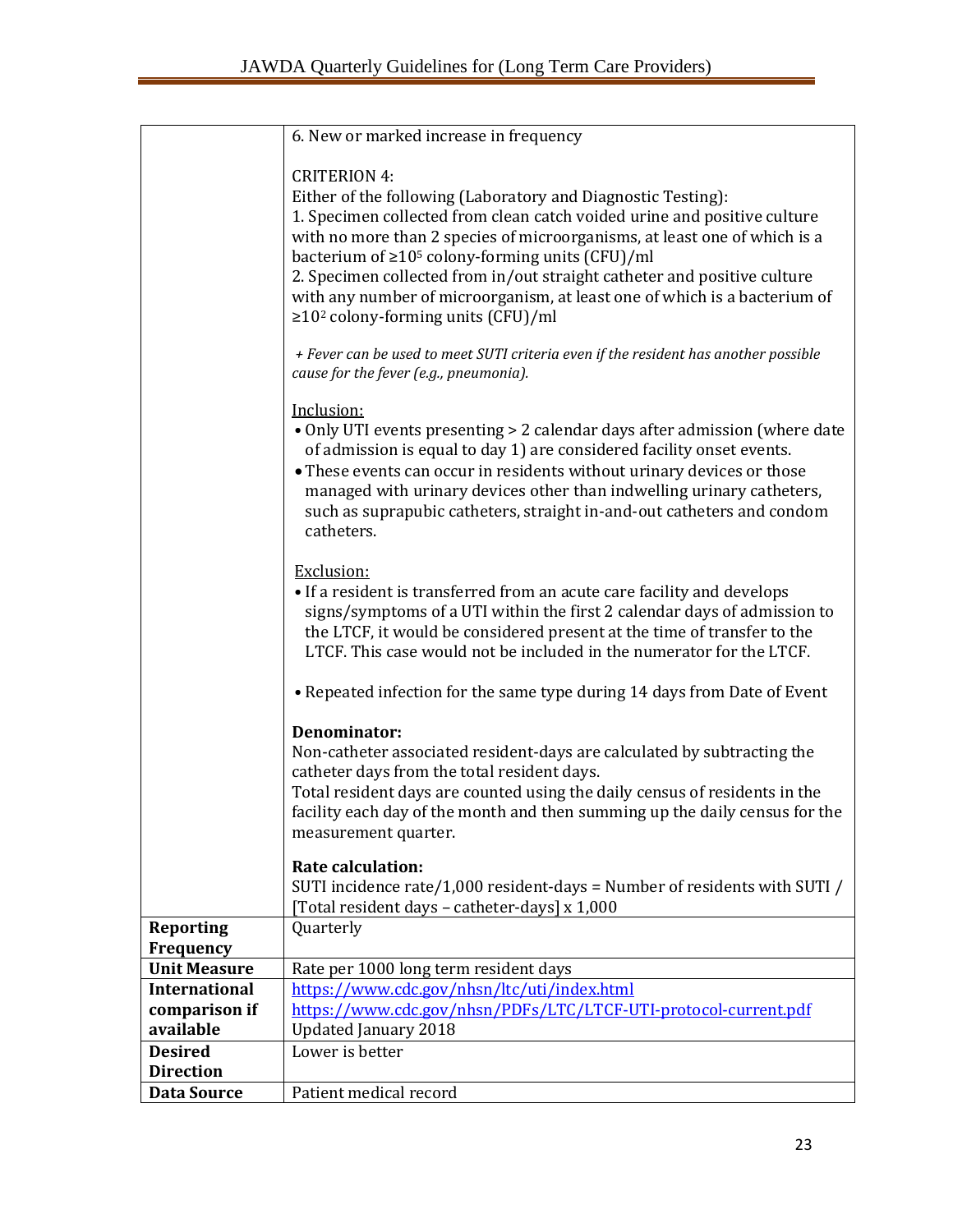#### Laboratory data

| <b>KPI</b>         | Gastroenteritis cases per 1000 resident days                                                                                                                                                                                                                                                                                                                                                                                                                                                                                                                                                                                          |
|--------------------|---------------------------------------------------------------------------------------------------------------------------------------------------------------------------------------------------------------------------------------------------------------------------------------------------------------------------------------------------------------------------------------------------------------------------------------------------------------------------------------------------------------------------------------------------------------------------------------------------------------------------------------|
| <b>Description</b> |                                                                                                                                                                                                                                                                                                                                                                                                                                                                                                                                                                                                                                       |
| (title):           |                                                                                                                                                                                                                                                                                                                                                                                                                                                                                                                                                                                                                                       |
| <b>Domain</b>      | Outcome                                                                                                                                                                                                                                                                                                                                                                                                                                                                                                                                                                                                                               |
| Sub-Domain         | Effectiveness/Environment                                                                                                                                                                                                                                                                                                                                                                                                                                                                                                                                                                                                             |
| <b>Definition</b>  | Gastroenteritis cases per 1000 long term care resident days.                                                                                                                                                                                                                                                                                                                                                                                                                                                                                                                                                                          |
| Population         | All long term residents who are being cared for in the long term facility.                                                                                                                                                                                                                                                                                                                                                                                                                                                                                                                                                            |
| <b>Calculation</b> | Numerator:<br>Total number of residents who develop gastroenteritis in the measurement<br>quarter.                                                                                                                                                                                                                                                                                                                                                                                                                                                                                                                                    |
|                    | One of the following criteria must be met:<br><b>CRITERION 1:</b><br>Three or more liquid or watery stools above what is normal for the                                                                                                                                                                                                                                                                                                                                                                                                                                                                                               |
|                    | resident within a 24-hour period<br><b>OR</b><br><b>CRITERION 2:</b><br>Two or more episodes of vomiting in a 24-hour period<br><b>OR</b><br><b>CRITERION 3:</b><br>Both of the following:<br>a) a stool culture positive for a pathogen (e.g., Salmonella, Shigella, E.<br>coli 0157:H7, Campylobacter spp., rotavirus)<br><b>AND</b><br>b) at least one of the following symptoms:<br>i) nausea<br>ii) vomiting<br>iii) abdominal pain or tenderness<br>iv) diarrhea<br>Inclusion<br>Only gastroenteritis presenting > 1 calendar days after admission (where<br>date of admission is equal to day 1) is considered facility onset. |
|                    | Exclusion:<br>If a resident is transferred from an acute care facility and develops<br>signs/symptoms of gastroenteritis within the first day of admission or<br>readmission to the LTCF, it would be considered present at the time of<br>transfer to the LTCF. This case would not be included in the numerator for<br>the LTCF.<br>Care must be taken to rule out non-infectious causes of symptoms. For<br>instance, new medication may cause both diarrhea and vomiting; nausea and<br>vomiting may be associated with gallbladder disease; initiation of new<br>enteral feeding may be associated with diarrhea                 |